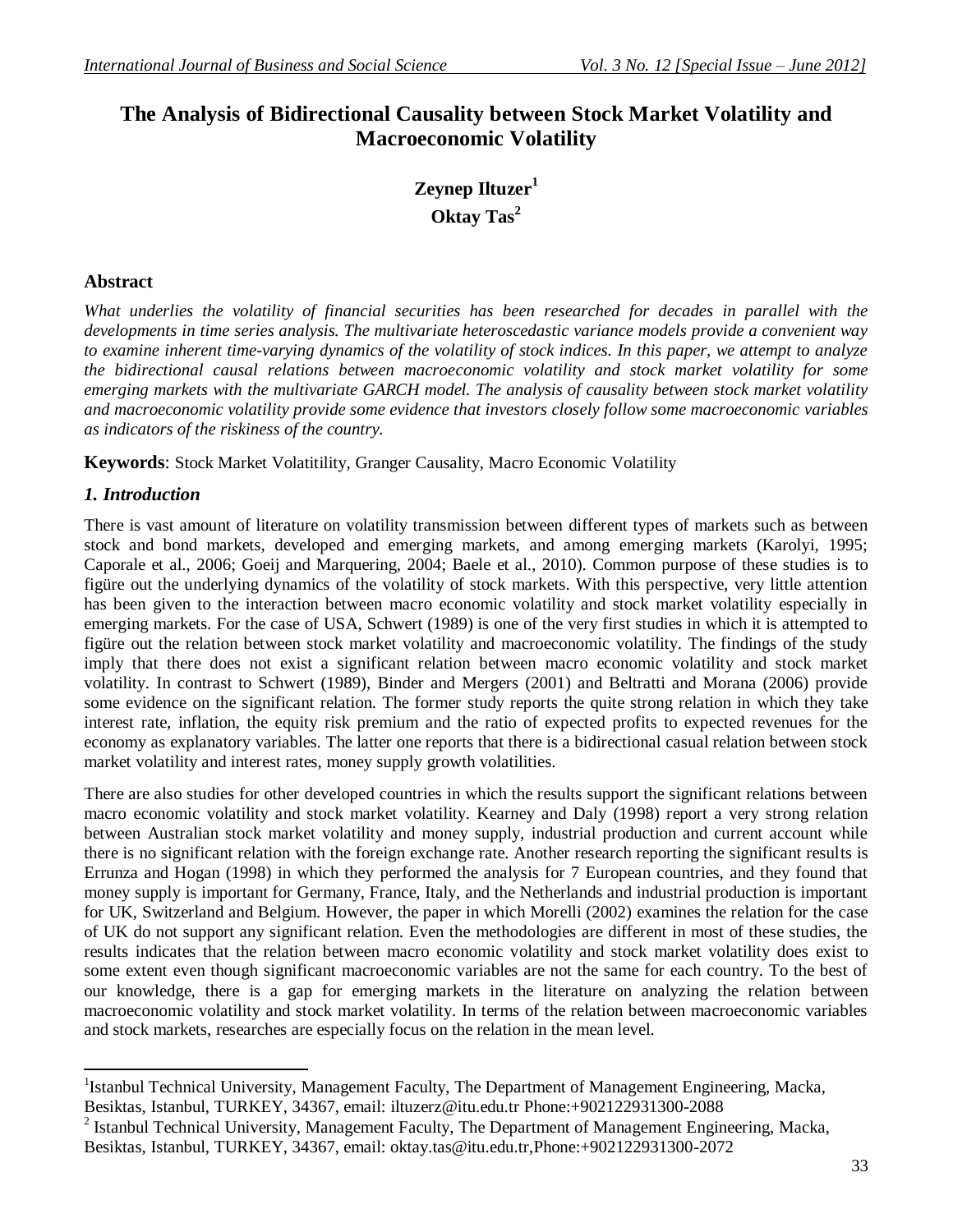On the other hand, in terms of volatility, researches are focus on the volatility spillover and contagion between stock markets in different countries. Since the results for the developed countries are contrary and specific to the stock market in question, the relation between macro economic volatility and stock market volatility for emerging countries is waiting to be found out. From theoretical point of view, the fundamental pricing formula in finance is the expectation of the present value of the future cash flows, which implies the strong relation between fundamentals and equities. At the aggregate level, it tells us that uncertainty in macroeconomic conditions of a country affects the riskiness of the stock index in that country by changing the cash flows and discount rates in the economy (Schwert, 1989). According to this, it is plausible to expect that the change in the macroeconomic volatility would cause a change in volatility of stock indices. On the other hand, some argue that stock markets are the indicators of the macroeconomic conditions of the countries by assuming that new information in the markets is almost simultaneously priced in the stock market. Therefore, the empirical analysis is needed to determine the direction of the relation if there is one.

In the most general terms, the relation between two variables can be described in two different ways: They may move together due to the same variables that they are affected, which shows itself in form of correlation. Or the changes in one variable can cause changes in the other one, i.e. causality in one direction or while the change in one variable affect the other, the change in the second variable can also affect the first one , i.e. bidirectional causality. In this paper, the bidirectional causal relations in Granger-sense between macro economic volatility and stock market volatility are analyzed.

There are two common methodologies to examine the relation between macroeconomic volatility and stock market volatility in the literature. One approach can be called two-step procedure, i.e to estimate the volatility series separately and then to apply the regression independently to these volatility series. This procedure may introduce bias into a number of diagnostics and causes invalid inferences (Kearney and Daly, 1998). The other approach is that Multivariate GARCH models provide a suitable way to examine the causal relations between variables simultaneously, which is used by most recent studies. As a result, in this paper, we attempt to find out if there is a casuality between macro economic volatility and stock market volatility for 4 emerging countries, namely Turkey, Czech Republic, Brazil and India by using BEKK-MGARCH(1,1) model. Macroeconomic variables are inflation and industrial production as the indicators of the real economic activity in the economy and Money supply and interest rate as the indicators of the monetary dynamics of the economy.

First section involves the description of the data and the methodology to analyze the causality. Next section presents the results of the empirical analysis results and the last section concludes the study.

# *2. Data and Methodology*

In this section, the methodology for testing causality in bivariate setting and the important points about data are detailed, and the advantages and disadvantages of the methodology are discussed.

# **2.1 Data and Preliminary Analysis**

In the paper, the causality between stock market return volatility and macro economic volatility in either direction for 4 emerging economies, namely Turkey, Czech Republic, Brazil and India are examined in bivariate setting. In parallel with the literature, industrial production and inflation for real activity; money supply and interest rate for the monetary dynamics of the country are chosen for the indicators of macro economic conditions of the counties. A detailed description of data, i.e sources, tickers, frequencies and time periods and abbreviations for the variables can be found in the Table 1. The fact that macro economic data for emerging markets does not have a long history requires us that time periods and frequencies are arranged specifically to each bivariate analysis in order to use the whole data in hand for each variable. Inflation, industrial production and money supply is in monthly frequency; as for interest rates, the frequency is either monthly or weekly where the decision is based on the availability of data in higher frequency and variation in the data. If the daily data exists, weekly data is obtained from the daily data by using the end-of-week date values since the daily variation is not enough to use it in daily frequency. Otherwise, monthly data is used when the daily data is not available.

All variables are expressed in terms of growth rates estimated as logarithmic return,  $R_t = \ln[\frac{X_t}{X_t}]$  $\frac{d^2t}{dt^2}$  where *Xt* is the variable value at date t in order to be parallel with the stock market return.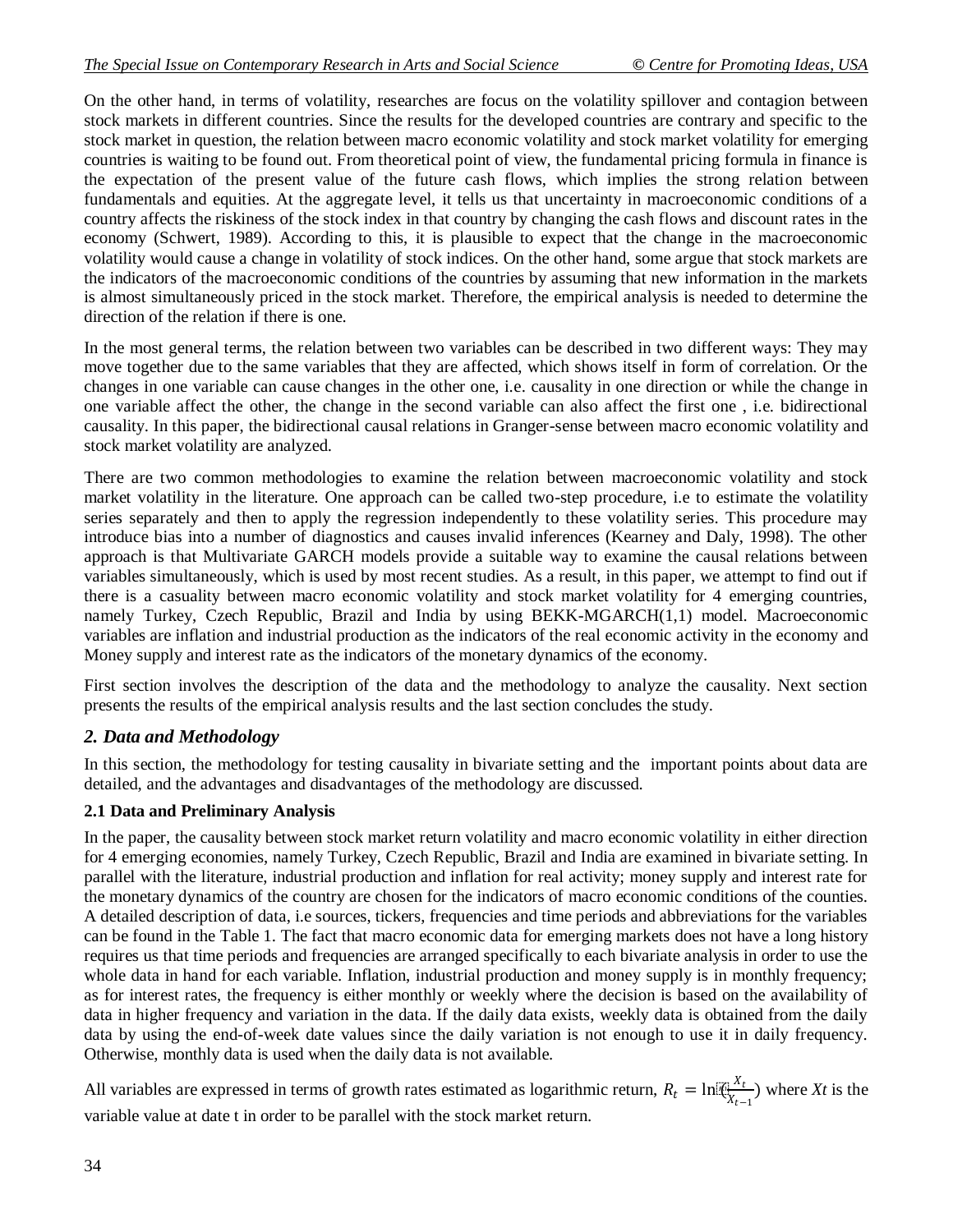Before continue to analysis further and to evaluate the stationarity of time series, the unit root test of the return series are performed and presented in the Table 2 in which the results allow the further modeling. All the return variables,  $R_t$ , are filtered by AR(1) process with monthly dummy variables as in equation (1) due to the seasonal tendencies in macro economic variables.

$$
R_t = \mu + \emptyset R_{t-1} + \sum_{i=1}^{12} \delta_i D_i + \varepsilon_t \tag{1}
$$

where  $D_i$  are *ith* month of the year and  $\delta_i$  corresponding regression coefficient.

#### **2.2 Testing Causality**

In this subsection, the concept of causality in Granger sense, BEKK presentation of MGARCH(1,1) model, which helps to examine the causality in Granger sense, and bootstrapped testing procedure are briefly introduced. The idea behind Granger causality is that cause must precede the effect. That is, if variable x causes variable y, then lagged variable x has a potential to explain variable y. In the literature, two common approaches are followed to test the causality in volatility of financial time series. One is based on the cross correlation function (CCF) of univariate time series in which the interaction between variables is ignored (Cheung and Ng, 1996; Kanas and Kouretas, 2002). The second approach is the use of multivariate GARCH models. Cheung and Ng (1996), in which they propose CCF, states that non-simultaneous modeling provides an easy way to implement for cases involving large number of variables and a robust way of examining causality to violations of the distributional assumptions. However, this non-synchronous estimation strategy introduces bias in a number of diagnostic test statistics and generates potentially invalid inferences. On the other hand, multivariate GARCH models, namely VEC and BEKK, provide very good set up for testing the lagged relations between variables by taking into account the interrelations between variables and time-varying dynamics.

The advantage of BEKK over VEC is that it requires less parameters to estimate and ensures the positive definiteness of the conditional covariance matrices, which is the most important issue for the estimation of the MGARCH models. For an N variable system, the number of parameters is  $\frac{N(5N+1)}{2}$  in BEKK representation while it is  $\frac{N(N+1)[N(N+1)+2]}{2}$  in VEC representation. Also for VEC representation,  $[N^2(p+q) + 0.5(N+l)]$  number of restrictions in which p and q are the lags of GARCH specification have to be satisfied in order to guarantee the positive definiteness, which eventually increase the computational burden (Kearney and Patton, 2000). As a result, as in other studies in the literature such as Caporale et al. (2006), Caporale et al. (2002), Karolyi (1995), Goeij and Marquering (2004) etc and since emerging economies are more prone to changes in risk sensitivities due to shifting in industrial structure as stated in Campell (1994), the BEKK-MGARCH modeling is chosen for the analysis of the bidirectional causal relations.  $\varepsilon_t$  is the 2 by 1 vector of log return series obtained by equation (1) and  $\varepsilon_t = R_t - \mu_t(\theta)$  where  $\theta$  is a finite vector of parameters of conditional mean vector which is  $\mu_t(\theta) = \mu +$  $\emptyset R_{t-1} + \sum_{i=1}^{12} \delta_i D_i$ 

$$
\varepsilon_t = H_t^{\frac{1}{2}}(\theta) \tag{2}
$$

where  $H_t$  is a 2 by 2 positive definite covariance matrix and  $\xi_t$  is a 2 by 1 vector of random variables with the following first and second moments:

$$
E(\xi_t) = 0
$$
  
 
$$
Var(\xi_t) = I_2
$$
 (3)

 $I_2$  is the 2 by 2 identity matrix. Conditional covariance matrix of the variables is  $H_t = E_{t-1}(\epsilon_t \epsilon_t)$ , which is 2 by 2 positive definite matrix for the bivariate case. The covariance in the BEKK-MGARCH(1,1) model evolves according to

$$
H_t = CC' + A\epsilon_{t-1}\epsilon_{t-1}'A' + BH_{t-1}B'
$$
\n(4)

where  $C$  is the lower triangular matrix,  $A$  and  $B$  are 2 by 2 parameter matrices. In matrix notation: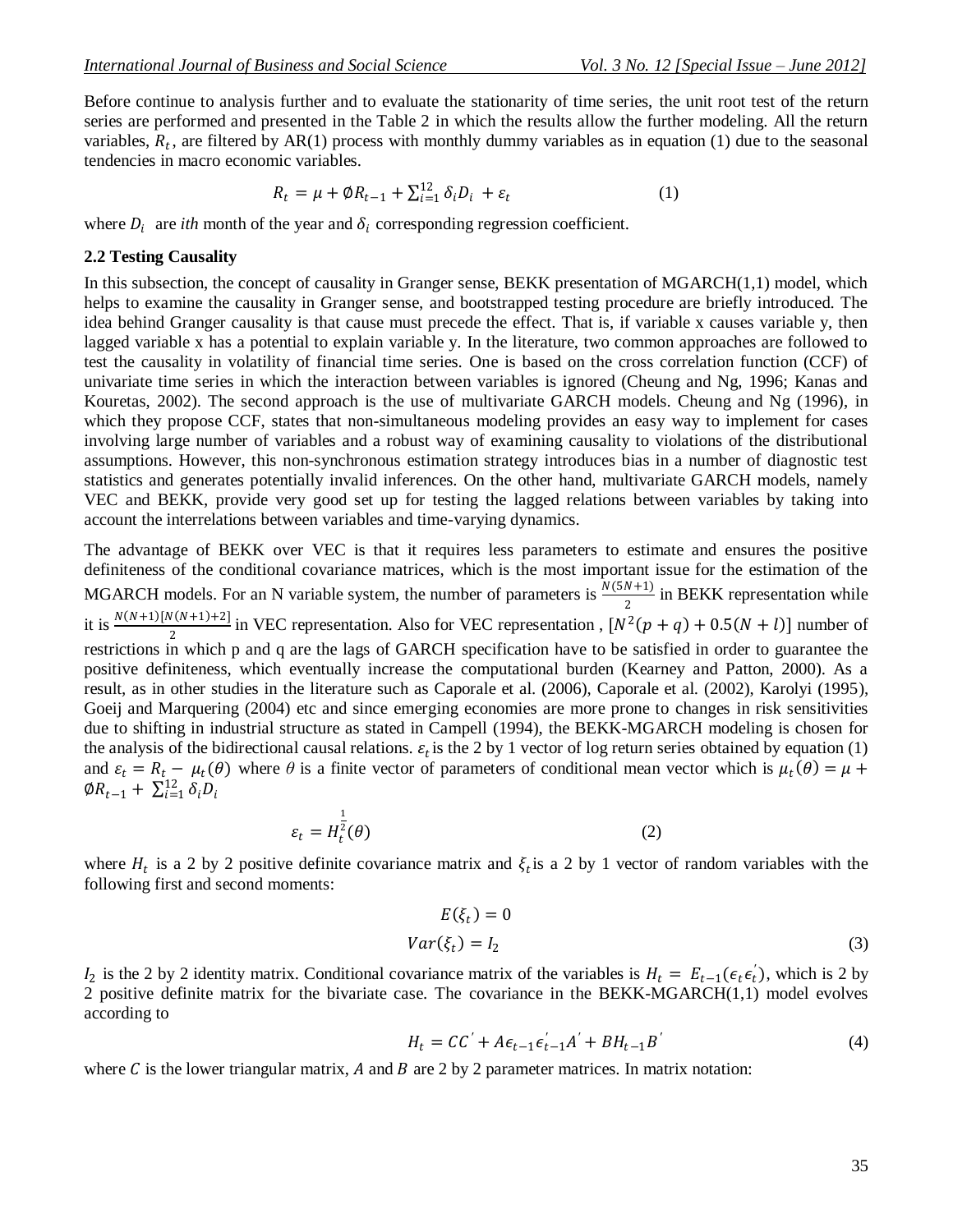$$
\begin{aligned}\n\begin{bmatrix}\nH_{11,t} & H_{12,t} \\
H_{21,t} & H_{22,t}\n\end{bmatrix} &= \n\begin{bmatrix}\nc_{11} & 0 \\
c_{21} & c_{22}\n\end{bmatrix}\n\begin{bmatrix}\nc_{11} & 0 \\
c_{21} & c_{22}\n\end{bmatrix}' + \n\begin{bmatrix}\na_{11} & a_{12} \\
a_{21} & a_{22}\n\end{bmatrix}\n\begin{bmatrix}\n\epsilon_{1,t-1} & \epsilon_{1,t-1} \\
\epsilon_{1,t-1} & \epsilon_{2,t-1} \\
\epsilon_{1,t-1} & \epsilon_{2,t-1}\n\end{bmatrix} \\
&+ \n\begin{bmatrix}\na_{11} & a_{12} \\
a_{21} & a_{22}\n\end{bmatrix}\n\begin{bmatrix}\n\epsilon_{1,t-1} & \epsilon_{1,t-1} \\
\epsilon_{1,t-1} & \epsilon_{2,t-1} \\
\epsilon_{2,t-1} & \epsilon_{2,t-1}\n\end{bmatrix}\n\begin{bmatrix}\na_{11} & a_{12} \\
a_{21} & a_{22}\n\end{bmatrix} \\
&+ \n\begin{bmatrix}\nb_{11} & b_{12} \\
b_{21} & b_{22}\n\end{bmatrix}\n\begin{bmatrix}\nH_{11,t-1} & H_{12,t-1} \\
H_{21,t-1} & H_{22,t-1}\n\end{bmatrix}\n\begin{bmatrix}\nb_{11} & b_{12} \\
b_{21} & b_{22}\n\end{bmatrix}'\n\end{aligned} (5)
$$

Here  $H_{11}$  and  $H_{22}$  are the conditional variance equation of the first and second variable,  $H_{21} = H_{12}$  are the conditional covariance equation of the variables. In closed form:

$$
H_{11,t} = c_{11}^2 + a_{11}^2 \varepsilon_{1,t-1}^2 + 2a_{11}a_{12} \varepsilon_{1,t-1} \varepsilon_{2,t-1} + a_{12}^2 \varepsilon_{2,t-1}^2 + b_{11}^2 H_{11,t-1} + 2b_{11}b_{12}H_{12,t-1} + b_{12}^2 H_{22,t-1}
$$
\n
$$
(6)
$$

$$
H_{22,t} = c_{21}^2 + c_{21}^2 + a_{22}^2 \varepsilon_{1,t-1}^2 + 2a_{22}a_{21}\varepsilon_{1,t-1}\varepsilon_{2,t-1} + a_{21}^2 \varepsilon_{2,t-1}^2 + b_{22}^2 H_{22,t-1} + 2b_{22}b_{21}H_{21,t-1}
$$
  
(7)

$$
H_{21,t} = c_{11}c_{21} + (a_{22}a_{11} + a_{12}a_{21})\epsilon_{1,t-1}\epsilon_{2,t-1} + a_{11}a_{21}\epsilon_{1,t-1}^2 + a_{12}a_{22}\epsilon_{2,t-1}^2 + b_{11}b_{21}H_{11,t-1} + b_{22}b_{12}H_{22,t-1} + (b_{22}b_{11} + b_{12}b_{21})H_{21,t-1}
$$
 (8)

As it can be seen from the different written forms of bivariate BEKK GARCH(1,1) model, off diagonal elements of A and B matrices in fact models the volatility transmission between variables. To apply zero restrictions on these coefficients allows one to test the causality between variables. If A and B are restricted as an(a) upper(lower) triangular form, it provides us to test the causality from second (first) variable to first(second) variable by means of likelihood ratio (LR) tests. However, the existence of the significant causal relations between variables is directly related to the critical values of LR test and therefore distributional assumptions are of paramount importance for statistical inference. This is where the importance of bootstrapped testing comes into play. The bootstrapped testing procedure has the following advantages over the standard testing procedure : (1) It does not use an asymptotic result and will work well even when the sample size is not very large. (2) It does not make specific distributional assumptions, whereas the standard test procedure assumes a multinominal distribution of the variables with unknown parameters. (3) Bootstrap results are almost always more accurate compared to asymptotic results (Efron and Tibshirani, 1993). Especially the distributional assumptions becomes much more critical for the emerging markets since macro economic data is not long enough to satisfy asymptotic result. Therefore a bootstrap procedure analogous to that described in Davison and Hinkley (1997) is used in the study. Let define likelihood ratio as

$$
LR = 2(\ell_{UNRES} - \ell_{RES})
$$
\n(9)

where  $\ell_{UNRES}$  and  $\ell_{RES}$  are the likelihood value of unrestricted and restricted model, respectively. Zero hypothesis of  $LR$  test is that there is no significant difference between restricted and unrestricted model. Large positive values of  $LR$  give favorable evidence to unrestricted model according to equation (9). Bootstrapping the likelihood ratio consists of generating R (in this paper  $R = 999$ ) data sets from the model under the null hypothesis, i.e. restricted model, with the parameters substituted by their Quasi Maximum Likelihood estimates and then ordering likelihood ratios as  $LR_1^* < LR_2^* < \cdots < LR_R^*$ . If  $\alpha$  is chosen as the significance level of the test then the bootstrapped critical value of the likelihood ratio is calculated as  $LR^*_{(R+1)(1-\alpha)}$ .

As for the weaknesses of the methodology, the first issue is the estimations of the conditional mean and conditional covariance parameters separately.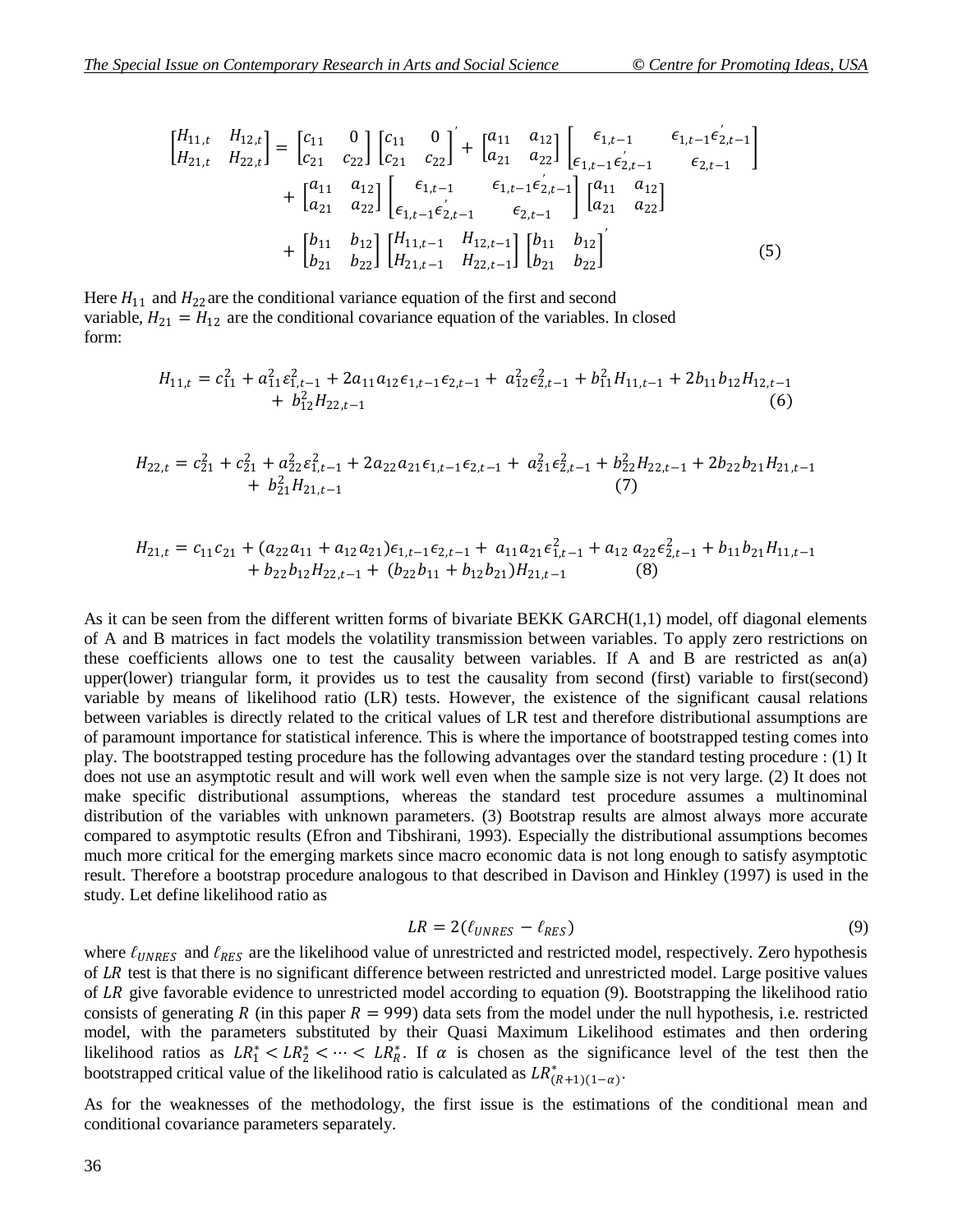However, the fact that the macro economic history of the data is not very long for the emerging economies leads us to the choice of least number of parameters estimates as much as possible, which is a common approach in the literature as in Engle and Sheppard (2001) and Bauwens et al. (2006). Also, Carnero and Eratalay (2009) performs Monte Carlo experiments to compare the finite sample of multi-step estimators of various MGARCH  $\frac{1}{2}$  models<sup>3</sup> and they reported that the small sample behaviors of the multi-step estimators are very similar. Secondly, the bivariate analysis may lead to exclusion of other important variables, but again, the issue of data availability for macroeconomic variables makes multivariate analysis more than two not so appropriate due to increasing number of parameters.

### *3. Results*

 $\overline{a}$ 

The BEKK-GARCH(1,1) parameter estimates with robust standard errors are reported in Tables 3 to 10 for Turkey, Czech Republic, Brazil and India. Tables also include the loglikelihood ratio test statistics, their corresponding chi-square p values and Ljung-Box (LB) diagnostics. According to LB test statistics, overall results provide the evidence that lag (1,1) structure is sufficiently capture the autocorrelation in both residuals and squared residuals except for a few cases. Before examining the causality between macroeconomic volatility and corresponding stock market volatility, there are some common points that deserve attention from the parameter estimations of the bivariate BEKK-MGARCH(1,1) model. First of all, cross section volatility dependence shows itself in the conditional covariance coefficients for both stock market volatilities and corresponding macro variable volatility. This is not a surprise but it is a sign of that the models are capable of catching the dynamics of the bivariate analysis.

That is, if there exits cross sectional relation between variables it shows itself in the parameters of the conditional covariances, *H*21 or equivalently *H*12, not in the parameter estimates of conditional variances of the other variable  $H22$  when  $H11$  is the primary variable that we examine the volatility dynamics<sup>4</sup>. Secondly, the persistence in the conditional covariances of the bivariates are varied. Some, e.g. those of ISE-INT, SENSEX-M1 show high persistence, while some shows almost none, e.g ISE-M1 and  $PX$ -IP<sup>5</sup>. This implies that, for instance, when the covariation of ISE and short term interest rates volatility increases, this high covariation continues for a certain period of time. Lastly, for some bivariate models, e.g ISE-IP, ISE-INT, PX-INT and IBOV-M1, the sign of the coefficient of conditional covariance in the stock market volatility is negative. At first look, this seems paradoxical in the sense that how the volatility of stock markets could decrease when the covariation between variables increase, however, this might be a sign of lead-lag relation between variables, hence indirectly the sign of existence of the causality between corresponding variables since if one of the variable volatility is leading to another then it may show itself in the negative correlation.

When the causality between bivariates are examined, the log likelihoods ratios of restricted and unrestricted models and their p-values according to chi-square distribution can be found in Tables 3 to 10. According to these results, most of the bivariates show causality in either one direction or bidirection. However, when bootstrapped test results, whose details are introduced in the previous section, are examined in Table 11, only a few of them indicate the significant causal relations. For the case of Turkey, there exists a casual relation between stock market and industrial production, i.e. stock market is Granger-cause of industrial production, which may imply that expectations about the production level of the country show itself in the stock market and investors take into account the industrial production level when they are making decisions while inflation level is not<sup>6</sup>. This is the case where the stock market is the indicator of the macro economic conditions of the country. The other important result is that the money supply M1 is Granger-cause of ISE. Hence, the variation in the money supply of the Turkish economy affects the volatility of stock markets.

 $3$  Unfortunately BEKK is out of the scope their studies.

 $4$  Check the equations (6), (7) and (8) to see the whole parameterization structure for conditional variances

 $<sup>5</sup>$  Please check the table in the appendix for abbreviations.</sup>

<sup>&</sup>lt;sup>6</sup> The variable name is used directly to say the volatility of the corresponding variable. For instance, instead of saying that the volatility of the stock market is Granger-cause of volatility of the industrial production, a shorter version is preferred for the convenience, which is the stock market is the Granger-cause of the industrial production since the focus of the study is only on causal relations in the second moments of the variables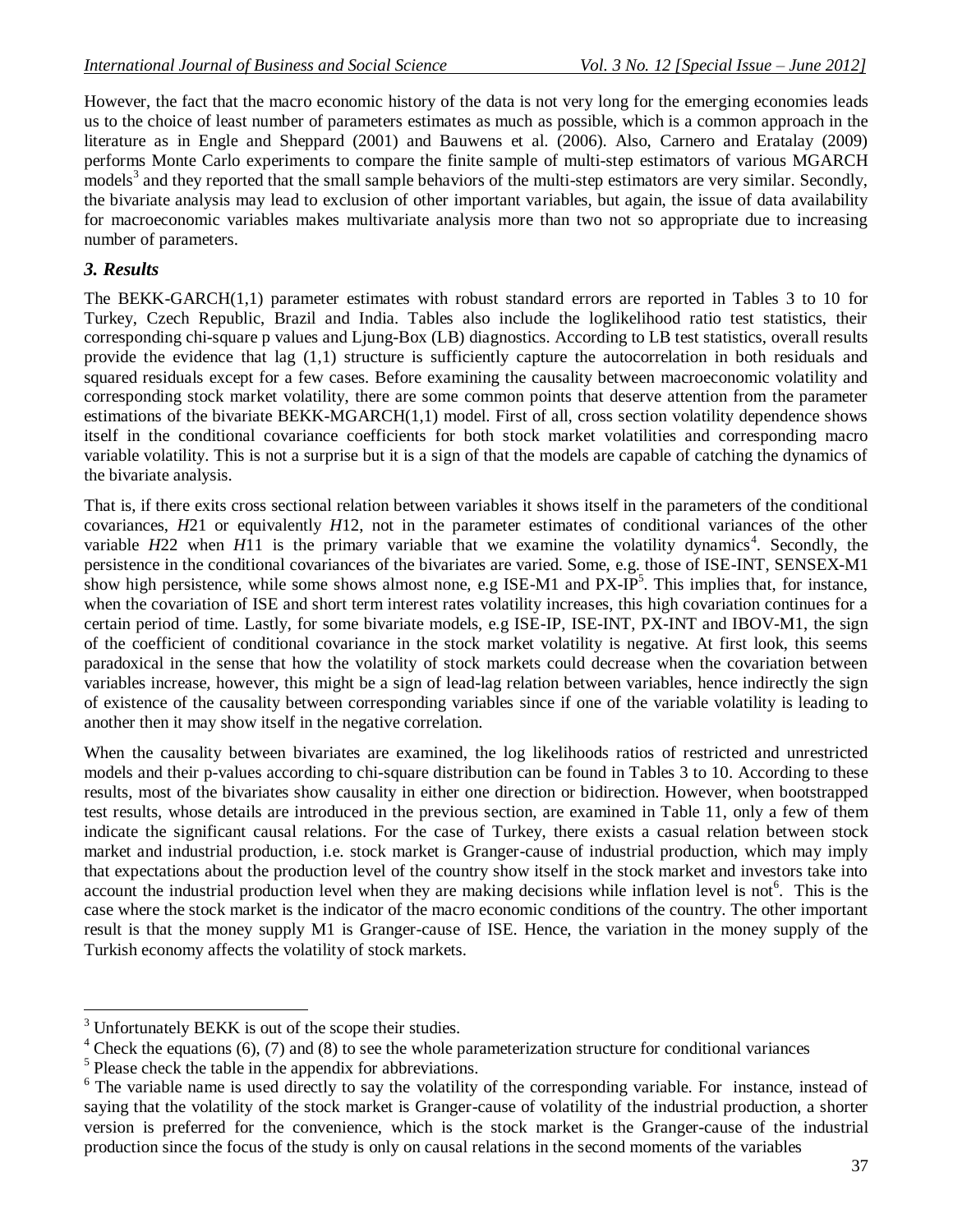This indicates that investors in Turkey give considerable importance to monetary policies of Central Bank of Turkey, which is the primary authority controlling the money supply in the economy. The interest rate is not a statistically significant Granger-cause of stock market according to the bootstrapped test result, however, the LR test statistic and bootstrapped critical value are very close to each other. For Czech Republic, according to the bootstrapped test results industrial production and interest rate are the Granger causes of the Prag stock exchange. This indicates that the variation in production growth gives early warning signals about the risk level of the country for the investors in Prag Stock Exchange. When it comes to the casuality from short-term interest rate, determination of which is the one of main responsibilities of Czech National Bank (CNB), to stock market, this may imply that the variation in the repo rates that CNB determines gives signals about the increase risk in the Czech economy to investors. For Brazil, there is a bidirectional causality between the short term interest rate and Bovespa stock exchange, i.e the short term interest rate is the Granger-cause of stock market and stock market is the Granger-cause of the short term interest rate at the same time. However, when the parameter estimates are examined, the effect of conditional covariances are very small. The fact that they are mostly driven by their own conditional variances and that the conditional covariance is very persistence may indicate Central Bank SELIC rates and stock market in Brazil are driven by the same dynamics but not by a casual relation between them.

Lastly, for the case of India, none of the bivariate analysis provides evidence to casual relation in between. In India, the main role of The Reserve Bank of India is to maintain credible financial system via regulations, which makes it different from the other cases in which central banks have critical role in monetary policies. This distinction between the role of central banks in the countries shows itself in the causal relation between corresponding macro variable and stock market. This distinction is another supportive result for that the empirical analysis has capable of catching the volatility dynamics between variables. Overall, the casual analysis between stock market volatility and macro economic volatility provide some evidence that investors closely follow some macroeconomic variables as indicators of the riskiness of the country.

# *4. Conclusion*

Underlying dynamics of volatility of financial securities have been researched in order to obtain better understanding and hence have better control over financial and investment decisions. In this perspective, the volatility transmissions between financial markets and stock exchanges of countries have been the subject of considerable number of studies for both developed and emerging markets. As for the relation between macroeconomic volatility and stock market volatility, some of the researches provide evidence to significant relation for developed markets while some do not. On the other hand, this relation has been barely examined for emerging markets. This study is an attempt to provide some insight in this relation from causality perspective with the help of MGARCH models. The results provide some evidence to causal relation between macro economic volatility, i.e. inflation, industrial production, money supply and short term interest rate, and stock market volatility for countries comprising Turkey, Czech Republic, Brazil and India. The results can be summarized as follows:

The industrial production is an important macroeconomic indicators for the cases of Turkey and Czech Republic. Also, for these countries, the policies of central banks give signals about the riskiness of the country for the investors in stock markets. For the case of Turkey, money supply which is controlled by central bank of Turkey, is found as Granger-cause of stock market, while short-term interest rate is Grangercause of stock market for the case Czech Republic in which repo rates are determined by Czech National Bank. For the case of Brazil, the test results indicates the bidirectional causality between short term interest rate and stock market, however, this bidirectional causality seems to be due to the fact that they are driven by the same underlying dynamics, not because of causality. For India, none of the chosen macro variables shows causal relation with the stock market, which may indicate that the other macroeconomic variables not included in the study are followed by the investor as indicators. Overall, it is not wrong to say that there exits causal relation between macroeconomic indicators of the countries and their stock markets, but they are specific to countries dynamics.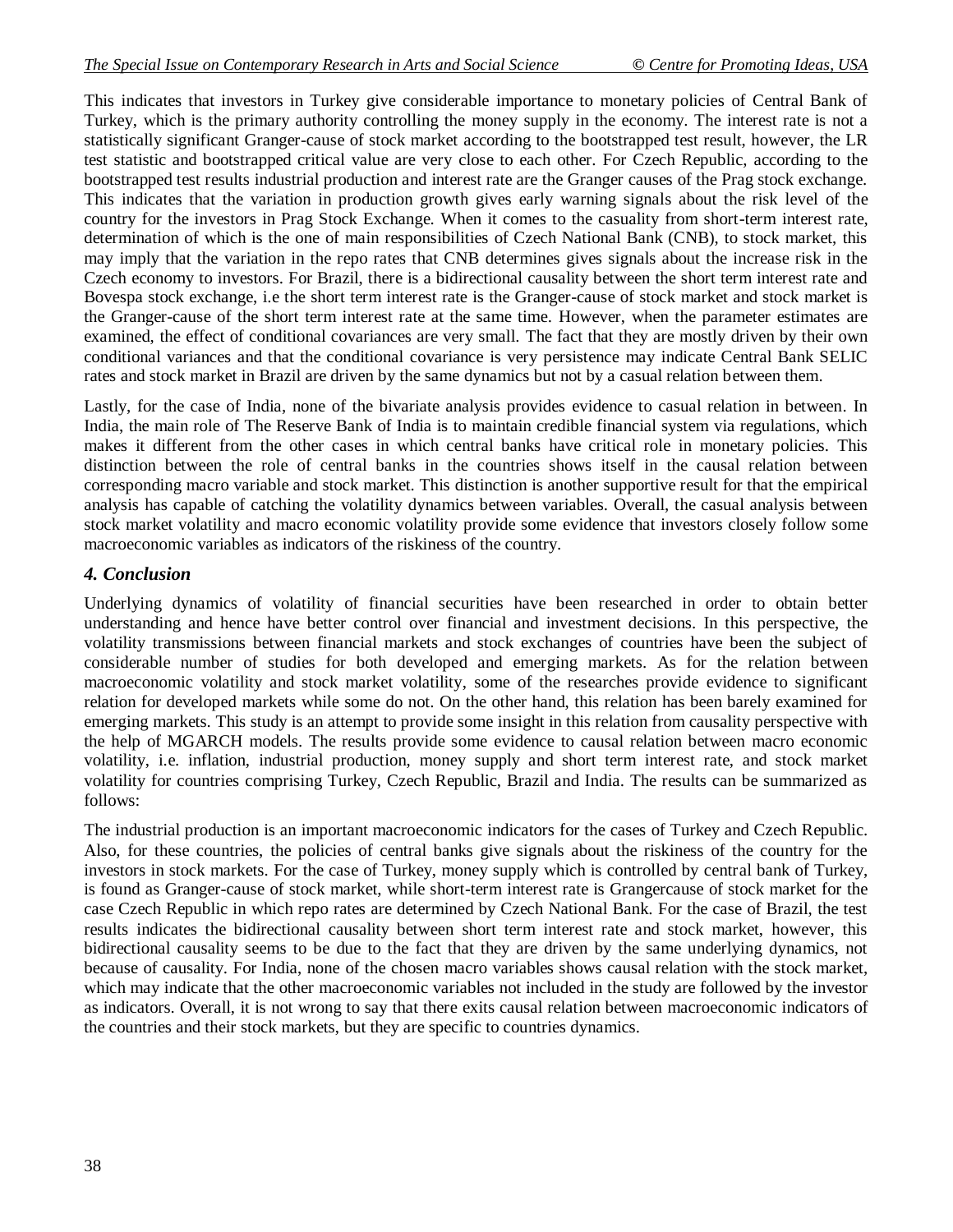### *Refrences*

- Baele, L., Bekaert, G., & Inghelbrecht K. (2010). The Determinants of Stock and Bond Return Comovements. The Review of Financial Studies, 23, 2374-2428.
- Bauwens, L., Sebastien, L., & Rombouts J. V. K. (2006). Multivariate GARCH Models: A Survey. Journal of Applied Econometrics, 21, 79-109.
- Beltrattia, A., & Morana, C. (2006). Breaks and persistency: macroeconomic causes of stock market volatility. Journal of Econometrics, 131, 151-177.
- Binder, J.J., & Merges M.J. (2001). Stock Market Volatility and Economic Factors. Review of Quantitative Finance and Accounting, 17, 5-26.
- Campbell, J.Y. (1996). Understanding Risk and Return. The Journal of Political Economy, 104, 298-345.
- Caporale, G.M., Pittis, N., & Spagnolo, N. (2006). Volatility Transmission and Financial Crises. Journal of Economics and Finance, 9, 376-390.
- Caporale, G.M., Pittis, N., & Spagnolo, N. (2002). Testing For Causality-In-Variance : An Application To The East Asian Markets. International Journal of Finance and Economics, 7, 235-245.
- Carnero, M.A., Eratalay, M.H. (2009). Estimating VAR-MGARCH Models in Multiple Steps. Working Paper. Instituto Valenciano de Investigaciones Economicas.
- Cheung, Y-W., & Ng, L.K. (1996). A causality-in-variance test and its application to financial market prices. Journal of Econometrics, 72 , 33-48.
- Davison, A.C., & Hinkley, D.V. (1997). Bootstrap Methods and Their Application. Cambridge Series in Statistical and Probabilistic Mathematics.
- Efron, B., & Tibshirani, R.J. (1993). An introduction to the bootstrap. Chapman Hall.
- Engle, R.F., & Sheppard, K. (2001). Theoretical and Empirical Properties of Dynamic Conditional Correlation Multivariate GARCH. NBER Working Paper 8554.
- Errunza, V., & Hogan, K. (1998). Macroeconomic determinants of European stock market volatility. European Financial Management, 4 , 361-377.
- Goeij, P., & Marquering, W. (2004). Modeling the Conditional Covariance Between Stock and Bond Returns: A Multivariate GARCH Approach. Journal Of Financial Econometrics, 2, 531-564.
- Kanas, A., & Kouretas, G.P. (2002). Mean and Variance Causality between Official and Parallel Currency Markets: Evidence from Four Latin American Countries. The Financial Review, 37 , 137-164.
- Karolyi, G.A. (1995). A Multivariate GARCH Model of International Transmissions of Stock Returns and Volatility: The Case of The United States and Canada. Journal Of Business and Economic Statistics, 13, 11-25.
- Kearney, C., & Daly, K. (1998). The causes of stock market volatility in Australia. Applied Financial Economics, 8, 597-605.
- Kearney, C., & Patton, A.J. (2000). Multivariate GARCH Modeling of Exchange Rate Volatility Transmission in the European Monetary System. The Financial Review, 41, 29-48.
- Morelli, D. (2002). The relation between conditional stock market volatility and conditional macro economic volatility Empirical evidence based on UK data. International Review of Financial Analysis, 11, 101-110.
- Schwert, W. (1989). Why Does Stock Market Volatility Change Over Time. Internatonal Review of Financial Analysis, 11, 101-110.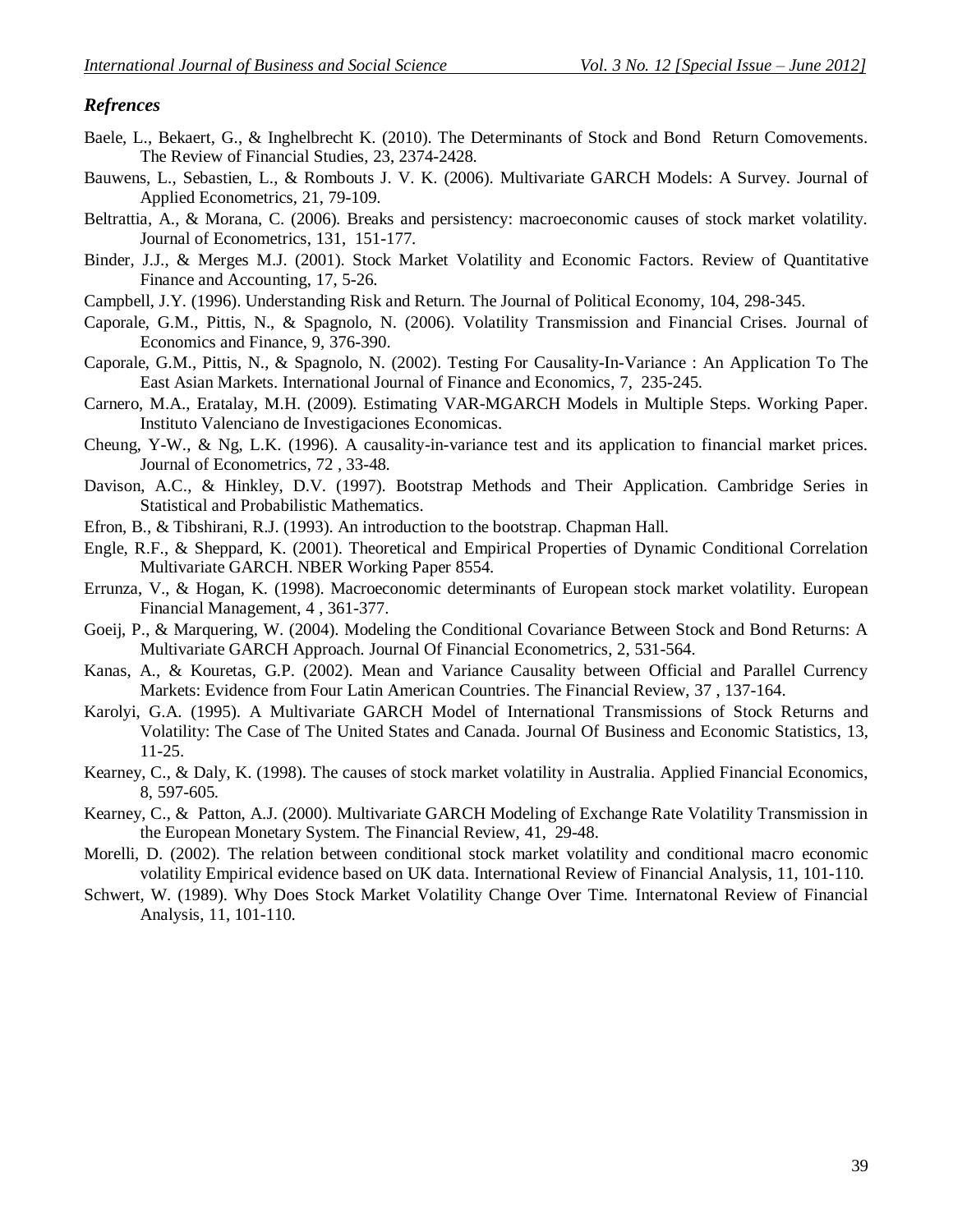| Turkey                |            |                 |                           |        |           |  |  |  |  |
|-----------------------|------------|-----------------|---------------------------|--------|-----------|--|--|--|--|
| Variable              | Source     | Ticker          | Period                    | Obs    | Frequency |  |  |  |  |
| <b>CPI</b>            | Bloomberg  | <b>TUCPI</b>    | 31.01.1992-30.05.2010     | 221    | monthly   |  |  |  |  |
| IP                    | Bloomberg  | <b>TUIOI</b>    | 31.01.1997-30.05.2010     | 161    | monthly   |  |  |  |  |
| M1                    | Datastream |                 | 31.01.1992-30.05.2010     | 221    | monthly   |  |  |  |  |
| <b>INT</b>            | Bloomberg  | TRLIB3M         | 02.08.2002-23.07.2010     | 417    | weekly    |  |  |  |  |
| <b>Stock Exchange</b> | Bloomberg  | <b>XU100</b>    | 31.01.1992-23.07.2010     | $\ast$ | *         |  |  |  |  |
|                       |            |                 | Czech Republic            |        |           |  |  |  |  |
| Variable              | Source     | Ticker          | Period                    | Obs    | Frequency |  |  |  |  |
| <b>CPI</b>            | Bloomberg  | 9356639         | 31.01.1994-30.06.2010     | 198    | monthly   |  |  |  |  |
| IP                    | Bloomberg  | 9356629         | 31.01.1998 - 30.06.2010   | 150    | monthly   |  |  |  |  |
| M1                    | Bloomberg  | CZMSM1          | 31.01.1994 - 30.06.2010   | 198    | monthly   |  |  |  |  |
| <b>INT</b>            | Bloomberg  | PRIB01M         | 09.01.1998 - 29.01.2010   | 630    | weekly    |  |  |  |  |
| <b>Stock Exchange</b> | Bloomberg  | <b>PX</b>       | 31.01.1994-01.09.2010     | $\ast$ | $\ast$    |  |  |  |  |
| <b>Brazil</b>         |            |                 |                           |        |           |  |  |  |  |
| Variable              | Source     | Ticker          | Period                    | Obs    | Frequency |  |  |  |  |
| <b>CPI</b>            | Bloomberg  | 2236639         | 31.01.1991 - 30.06.2010   | 234    | monthly   |  |  |  |  |
| IP                    | Bloomberg  | 2236629         | 31.01.1991 - 30.06.2010   | 234    | monthly   |  |  |  |  |
| M1                    | Bloomberg  | BZMS1           | 31.01.1995 - 30.06.2010   | 186    | monthly   |  |  |  |  |
| <b>INT</b>            | Bloomberg  | <b>BZDIOVRA</b> | 29.07.1994-30.06.2010     | 195    | monthly   |  |  |  |  |
| <b>Stock Exchange</b> | Bloomberg  | <b>IBOV</b>     | 31.01.1991 - 02.09.2010   | $\ast$ | *         |  |  |  |  |
|                       |            |                 | India                     |        |           |  |  |  |  |
| Variable              | Source     | Ticker          | Period                    | Obs    | Frequency |  |  |  |  |
| <b>CPI</b>            | Bloomberg  | 5346639         | 31.01.1980 - 31.05.2010   | 365    | monthly   |  |  |  |  |
| <b>IP</b>             | Bloomberg  | 5346657         | 31.01.1980 - 31.05.2010   | 365    | monthly   |  |  |  |  |
| M1                    | Bloomberg  | 5341137         | 31.01.1980 - 31.05.2010   | 365    | monthly   |  |  |  |  |
| <b>INT</b>            | Bloomberg  | GINAY91         | $05.09.1997 - 29.09.2010$ | 669    | weekly    |  |  |  |  |
| <b>Stock Exchange</b> | Bloomberg  | <b>SENSEX</b>   | 31.01.1980 - 29.09.2010   | $\ast$ | $\ast$    |  |  |  |  |

**Table 1: Details of Data** 

Note: CPI, IP, M1, INT stand for consumer price index, industrial production, money supply M1 and short term interest rate, respectively. Stock exchanges used in the study are Istanbul Stock Exchange 100 index, ISE, for Turkey; Praue Stock Exchange, PX, for Czech Republic; Brazil Bovespa Index, IBOV, for Brazil and Bombay Stock Exchange Sensitive Index, SENSEX, for India. A \* indicates that the number of observation and frequency of the stock exchange is set according to macro variable with which it is analyzed.

### **Table 2: ADF test results**

| Turkey     |       | Czech            |       | Brazil           |        |            | India  |
|------------|-------|------------------|-------|------------------|--------|------------|--------|
| <b>CPI</b> | 45.1  | <b>CPI</b>       | 75.5  | <b>CPI</b>       | 81.5   | <b>CPI</b> | 78.8   |
| IP         | 173.1 | IP               | 104.9 | . IP             | 92.0   | IP         | 465.1  |
| M1         | 159.9 | M1               | 124.8 | M1               | 130.2  | M1         | 106.9  |
| <b>INT</b> | 163.9 | <b>INT</b>       | 220.2 | <b>INT</b>       | 131.8  | <b>INT</b> | 260.5  |
| Monthly    | 114.1 | Monthly(CPI, M1) | 70.5  | Monthly(M1)      | 93.8   | Monthly    | 1719.1 |
| Weekly     | 193.8 | Monthly/IP)      | 59.0  | Monthly(CPI, IP) | 72.1   | Weekly     | 2163.5 |
|            |       | Weekly           | 258.5 | Monthly(INT)     | 1301.4 |            |        |

Note: CPI, IP, M1 and INT are respectively stand for the inflation, industrial production, money supply and short term interest rate. As for the stock exchange, since the analysis is performed in the bivariate setting, stock exchange data are rearrange according to corresponding macroeconomic variable and therefore the frequency and the period for the stock exchanges varies. The words in italic is for the stock exchange and presents the frequency of the series, the words in the paranthesis is used to show the corresponding macro variable used in bivariate analysis with the stock exchange. Different monthly series for different macro variables are due to the different time intervals of the data.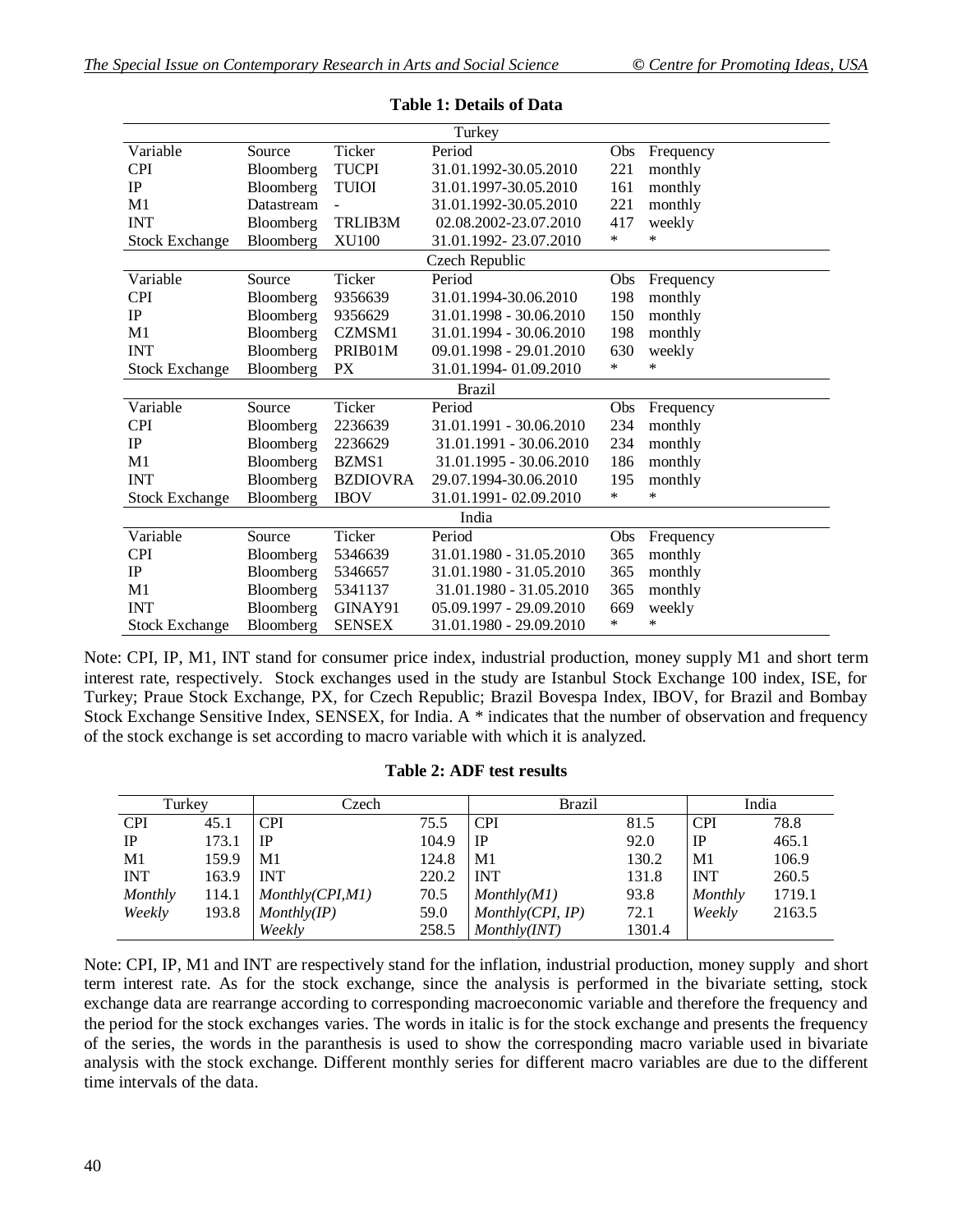|                          | <b>Upper Restricted</b> |              | <b>Lower Restricted</b> |                          | Unrestricted |           |  |  |
|--------------------------|-------------------------|--------------|-------------------------|--------------------------|--------------|-----------|--|--|
| Parameters               | Coeff                   | S.E          | Coeff                   | $\overline{\text{S.E.}}$ | Coeff        | S.E.      |  |  |
| <b>ISE</b> and Inflation |                         |              |                         |                          |              |           |  |  |
| c11                      | 0.1374                  | 0.0001       | 0.1373                  | 0.0001                   | 0.1374       | 0.0001    |  |  |
| c21                      | $-0.0006$               | 0.0000       | $-0.0007$               | 0.0000                   | $-0.0006$    | 0.0000    |  |  |
| c22                      | 0.0176                  | 0.0000       | 0.0175                  | 0.0000                   | 0.0175       | 0.0000    |  |  |
| a11                      | $-0.0863$               | 0.0188       | $-0.1027$               | 0.0243                   | $-0.0877$    | 0.0212    |  |  |
| a21                      | $-0.2069*$              | 0.1281       | 0.0000                  | 0.0000                   | $-0.0014$    | 0.0000    |  |  |
| a12                      | 0.0000                  | 0.0000       | $-0.0022$               | 0.0000                   | $-0.2011$    | 0.0928    |  |  |
| a22                      | 0.2458                  | 0.0040       | 0.2451                  | 0.0039                   | 0.2458       | 0.0038    |  |  |
| b11                      | $0.0000*$               | 0.0001       | $0.0000*$               | 0.0019                   | $0.0000*$    | 0.0001    |  |  |
| b21                      | $0.0000*$               | 0.0005       | 0.0000                  | 0.0000                   | $0.0000*$    | 0.0005    |  |  |
| b12                      | $0.0000*$               | 0.0000       | $0.0000*$               | 0.0000                   | $0.0000*$    | 0.0047    |  |  |
| b22                      | $0.0000*$               | 0.0001       | $0.0000*$               | 0.0075                   | $0.0000*$    | 0.0001    |  |  |
| LogL                     | 695.6851                |              |                         | 695.6089                 |              | 695.6893  |  |  |
| <b>LR</b> Test           | 0.0084                  | (0.9958)     | 0.1609                  | (0.9227)                 |              |           |  |  |
| $LB(5)-CPI$              | 3.4118                  | (0.6367)     | 3.3821                  | (0.6413)                 | 3.4106       | (0.6369)  |  |  |
| $LB2(5)-CPI$             | 2.819                   | (0.7278)     | 2.7897                  | (0.7323)                 | 2.8199       | (0.7277)  |  |  |
| $LB(5)-ISE$              | 9.7592                  | $(8.24E-02)$ | 9.7594                  | (0.0823)                 | 9.7751       | (0.08186) |  |  |
| $LB2(5)$ -ISE            | 1.94E-01                | (0.9991)     | 0.22677                 | (0.9988)                 | 0.1942       | (0.99917) |  |  |
|                          |                         |              |                         |                          |              |           |  |  |
| c11                      | 0.0883                  | 0.0203       | 0.1032                  | 0.0012                   | 0.0011       | 0.0002    |  |  |
| c21                      | 0.0071                  | 0.0005       | 0.0197                  | 0.0002                   | $-0.0319$    | 0.0000    |  |  |
| c22                      | $-0.0470$               | 0.0000       | $0.0000*$               | 0.0000                   | $0.0000*$    | 0.0037    |  |  |
| a11                      | 0.4523                  | 0.0501       | $-0.0970$               | 0.0151                   | 0.1230       | 0.0100    |  |  |
| a21                      | 0.9959                  | 0.1334       | 0.0000                  | 0.0000                   | $-0.1617$    | 0.0026    |  |  |
| a12                      | 0.0000                  | 0.0000       | $-0.1586$               | 0.0019                   | 0.1782       | 0.0372    |  |  |
| a22                      | $-0.0695*$              | 0.0422       | 0.5419                  | 0.0177                   | 0.5308       | 0.0159    |  |  |
| b11                      | $0.0408*$               | 0.0282       | $-0.6149$               | 0.1410                   | 0.9794       | 0.0001    |  |  |
| b21                      | $-1.3292$               | 13.6116      | 0.0000                  | 0.0000                   | 0.0250       | 0.0010    |  |  |
| b12                      | 0.0000                  | 0.0000       | 0.1975                  | 0.0098                   | $-0.3104$    | 0.0498    |  |  |
| b22                      | 0.1901                  | 0.0799       | 0.3578                  | 0.0184                   | 0.3993       | 0.0112    |  |  |
| LogL                     | 358.9427                |              | 361.6509                |                          | 365.7137     |           |  |  |
| <b>LR</b> Test           | 13.5421                 | (0.0011)     | 8.1256                  | (0.0172)                 |              |           |  |  |
| $LB(5)-IP$               | 1.8662                  | (0.8673)     | 4.0801                  | (0.5379)                 | 3.2592       | (0.6600)  |  |  |
| $LB2(5)-IP$              | 0.33381                 | (0.9969)     | 2.6182                  | (0.7586)                 | 1.4961       | (0.9135)  |  |  |
| $LB(5)-ISE$              | 14.326                  | (0.0136)     | 14.332                  | (0.0136)                 | 13.707       | (0.0175)  |  |  |
| $LB2(5)$ -ISE            | 8.4584                  | (0.1327)     | 4.497                   | (0.4802)                 | 4.7651       | (0.4452)  |  |  |

**Table 3: BEKK-MGARCH(1.1) estimates for Turkey**

Note: Details of the data and variables can be found in the appendix. Parameters are from the equation  $(5)$  or  $(6)$ ,  $(7)$ ,  $(8)$ . The number in the parenthesis are the probability values of the corresponding tests. LB(5) and LB2(5) are respectively the Ljung-Box test of significance of autocorrelations of five lags in the standardized and standardized squared residuals. A \* indicates the rejection at the 5 percent level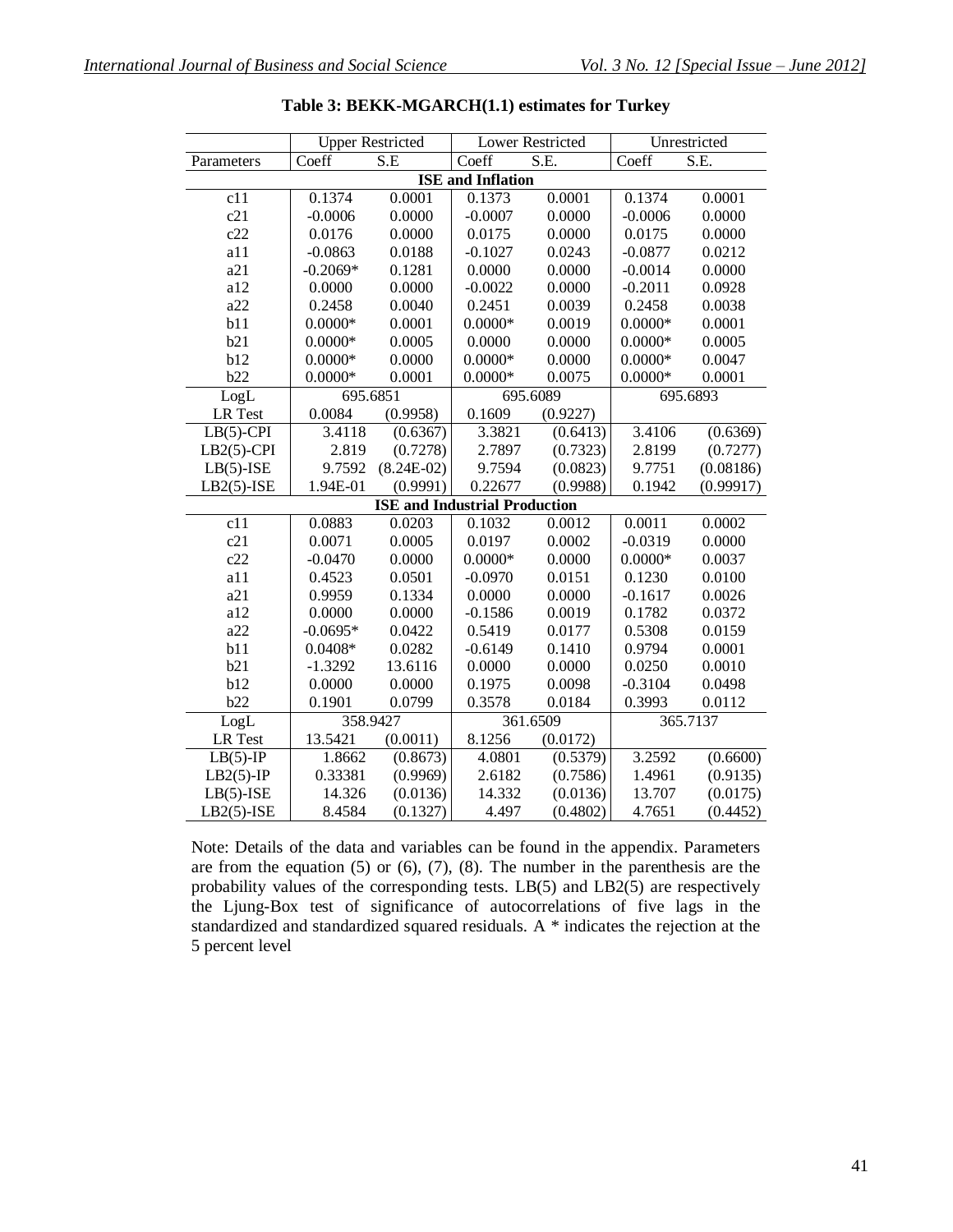|                | <b>Upper Restricted</b>      |                      | <b>Lower Restricted</b>     |          | Unrestricted |                          |
|----------------|------------------------------|----------------------|-----------------------------|----------|--------------|--------------------------|
| Parameters     | Coeff                        | S.E                  | Coeff                       | S.E.     | Coeff        | $\overline{\text{S.E.}}$ |
|                |                              |                      | <b>ISE and Money Supply</b> |          |              |                          |
| c11            | 0.1211                       | 0.0001               | 0.1380                      | 0.0001   | 0.1230       | 0.0001                   |
| c21            | 0.0067                       | 0.0000               | 0.0025                      | 0.0000   | 0.0063       | 0.0000                   |
| c22            | 0.0433                       | 0.0000               | 0.0414                      | 0.0000   | 0.0418       | 0.0000                   |
| a11            | 0.1072                       | 0.0144               | 0.0126                      | 0.0035   | 0.1324       | 0.0114                   |
| a21            | $-1.5230$                    | 0.2719               | 0.0000                      | 0.0000   | 0.0672       | 0.0009                   |
| a12            | 0.0000                       | 0.0000               | 0.0976                      | 0.0039   | $-1.4276$    | 0.2822                   |
| a22            | 0.1711                       | 0.0230               | $0.1551*$                   | 0.1680   | 0.2199       | 0.0132                   |
| b11            | $0.0000*$                    | 0.0004               | $0.0000*$                   | 0.0184   | $0.0000*$    | 0.0000                   |
| b21            | $0.0000*$                    | 0.0002               | 0.0000                      | 0.0000   | $0.0000*$    | 0.0000                   |
| b12            | 0.0000                       | 0.0000               | $0.0000*$                   | 0.0242   | $0.0000*$    | 0.0002                   |
| b22            | $0.0000*$                    | 0.0000               | $0.0000*$                   | 0.0221   | $0.0000*$    | 0.0001                   |
| LogL           | 501.3319                     |                      | 499.3072                    |          | 502.7745     |                          |
| <b>LR</b> Test | 2.8851                       | (0.2363)             | 11.9919                     | (0.0174) |              |                          |
| $LB(5)-CPI$    | 3.4616                       | (0.6292)             | 3.3256                      | (0.6499) | 3.6199       | (0.6053)                 |
| $LB2(5)$ -CPI  | 1.2852                       | (0.9365)             | 2.7534                      | (0.7379) | 1.4501       | (0.9188)                 |
| $LB(5)-ISE$    | 21.4600                      | (0.0007)             | 20.6990                     | (0.0009) | 21.3980      | (0.0007)                 |
| $LB2(5)$ -ISE  | 8.8940                       | (0.1134)             | 6.1872                      | (0.2884) | 7.2155       | (0.2051)                 |
|                | <b>ISE and Interest Rate</b> |                      |                             |          |              |                          |
| c11            | 0.0144                       | 0.0000               | 0.0357                      | 0.0002   | 0.0169       | 0.0001                   |
| c21            | $-0.0007$                    | 0.0000               | $-0.0077$                   | 0.0000   | $-0.0040$    | 0.0000                   |
| c22            | 0.0058                       | 0.0000               | 0.0000                      | 0.0000   | 0.0000       | 0.0000                   |
| a11            | $-0.2315$                    | 0.0038               | $-0.2140$                   | 0.0837   | $-0.1945$    | 0.0600                   |
| a21            | $-0.0233$                    | 0.0150               | 0.0000                      | 0.0000   | $-0.0804$    | 0.0201                   |
| a12            | 0.0000                       | 0.0000               | $-0.0658$                   | 0.0166   | 0.0919       | 0.0331                   |
| a22            | 0.4071                       | 0.0075               | 0.3594                      | 0.0145   | 0.3020       | 0.0200                   |
| b11            | 0.9092                       | 0.0030               | 0.5555                      | 0.1739   | 0.8686       | 0.0219                   |
| b21            | $-0.0640$                    | 0.0082               | 0.0000                      | 0.0000   | 0.0628       | 0.0014                   |
| b12            | 0.0000                       | 0.0000               | 0.1447                      | 0.0120   | $-0.2284$    | 0.0098                   |
| b22            | 0.8965                       | 0.0012               | 0.8663                      | 0.0058   | 0.9396       | 0.0028                   |
| LogL           | 1643.1544                    |                      | 1645.6457                   |          | 1651.2243    |                          |
| <b>LR</b> Test | 16.1396                      | (0.0003)             | 11.1572                     | (0.0038) |              |                          |
| $LB(5)-IP$     | 2.0807                       | (0.8379)             | 1.7429                      | (0.8835) | 2.0101       | (0.8477)                 |
| $LB2(5)-IP$    | 1.4198                       | (0.9221)             | 3.8907                      | (0.5653) | 1.9912       | (0.8504)                 |
| $LB(5)-ISE$    |                              |                      | 13.1700                     | (0.0218) | 12.7430      | (0.0259)                 |
| $LB2(5)-ISE$   | 14.6330<br>8.8006            | (0.0121)<br>(0.1173) | 6.5519                      | (0.2562) | 9.2886       | (0.0981)                 |

**Table 4: BEKK-MGARCH(1.1) estimates for Turkey (cont.)**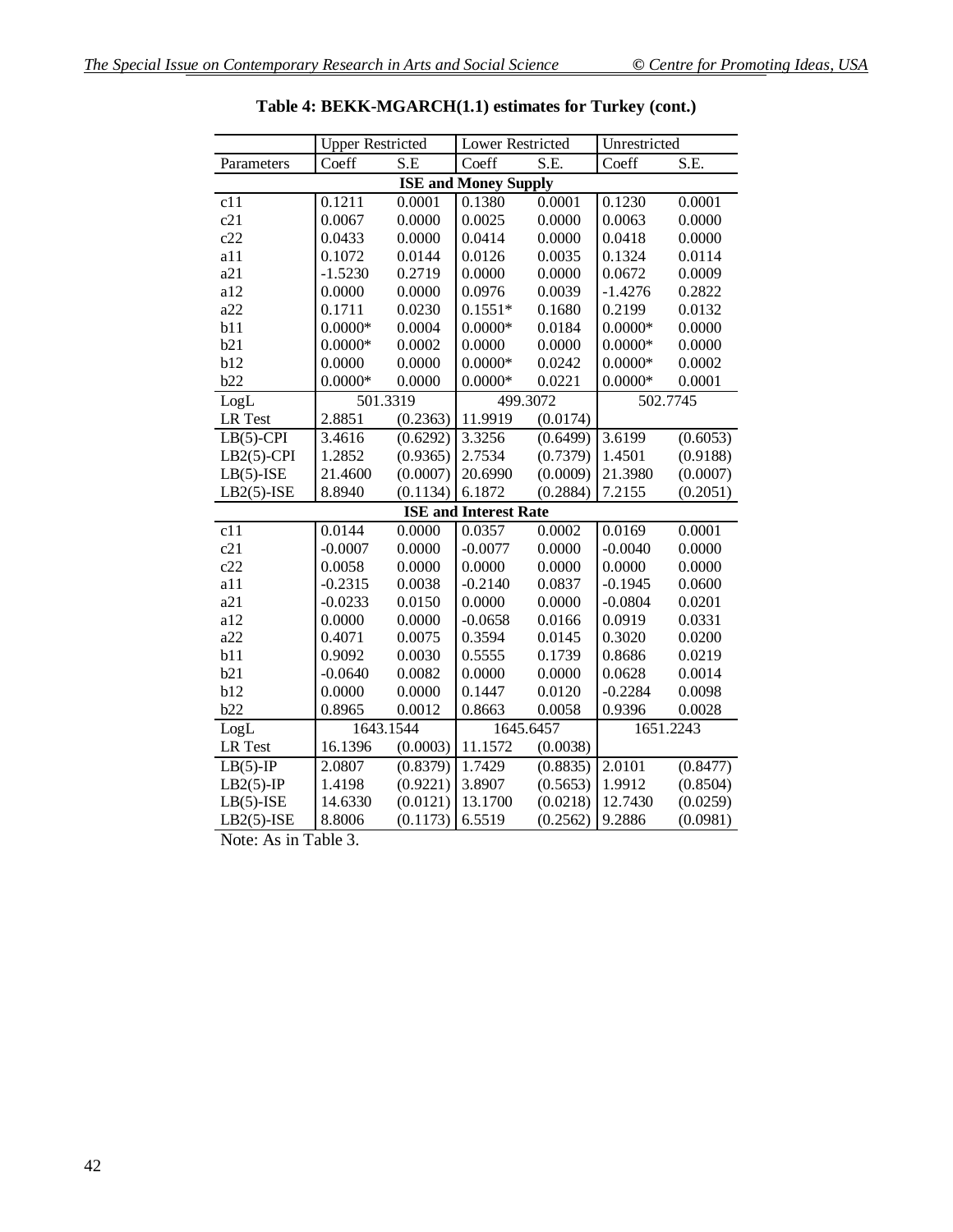|                         | <b>Upper Restricted</b> |                                     | Lower Restricted |           | Unrestricted        |           |  |  |  |  |
|-------------------------|-------------------------|-------------------------------------|------------------|-----------|---------------------|-----------|--|--|--|--|
| Parameters              | Coeff                   | S.E                                 | Coeff            | S.E.      | Coeff               | S.E.      |  |  |  |  |
| <b>PX</b> and Inflation |                         |                                     |                  |           |                     |           |  |  |  |  |
| c11                     | 0.0575                  | 0.0001                              | 0.0536           | 0.0002    | 0.0588              | 0.0001    |  |  |  |  |
| c21                     | $-0.0006$               | 0.0000                              | $-0.0007$        | 0.0000    | $-0.0009$           | 0.0000    |  |  |  |  |
| c22                     | 0.0014                  | 0.0000                              | 0.0013           | 0.0000    | 0.0002              | 0.0001    |  |  |  |  |
| a11                     | 0.4866                  | 0.0161                              | 0.4187           | 0.0097    | 0.4632              | 0.0164    |  |  |  |  |
| a21                     | 5.0789*                 | 24.4846                             | 0.0000           | 0.0000    | 0.0068              | 0.0000    |  |  |  |  |
| a12                     | 0.0000                  | 0.0000                              | 0.0022           | 0.0000    | 5.0588*             | 15.0188   |  |  |  |  |
| a22                     | 0.3900                  | 0.0824                              | 0.4378           | 0.0271    | 0.4260              | 0.0652    |  |  |  |  |
| b11                     | $-0.3061*$              | 0.2418                              | 0.5487           | 0.0497    | $-0.2662$           | 0.1600    |  |  |  |  |
| b21                     | $-2.9805*$              | 24.0106                             | 0.0000           | 0.0000    | $-0.0128$           | 0.0007    |  |  |  |  |
| b12                     | 0.0000                  | 0.0000                              | 0.0055           | 0.0001    | $-3.1342*$          | 14.2786   |  |  |  |  |
| b22                     | 0.8641                  | 0.0051                              | 0.8581           | 0.0028    | 0.8426              | 0.0191    |  |  |  |  |
| LogL                    |                         | 1044.4380                           |                  | 1041.7250 |                     | 1045.4914 |  |  |  |  |
| LR Test                 | 2.1067                  | (0.3488)                            | 7.5328           | (0.0231)  |                     |           |  |  |  |  |
| $LB(5)-CPI$             | 2.608                   | (0.7601)                            | 2.0722           | (0.8390)  | 2.5978              | (0.7617)  |  |  |  |  |
| $LB2(5)-CPI$            | 2.5381                  | (0.7707)                            | 0.91593          | (0.9690)  | 2.6596              | (0.7522)  |  |  |  |  |
| $LB(5)-PX$              | 6.619                   | (0.2505)                            | 7.7986           | (0.1676)  | 7.966               | (0.1581)  |  |  |  |  |
| $LB2(5)-PX$             | 3.5225                  | (0.6199)                            | 3.7372           | (0.5878)  | 3.1196              | (0.6820)  |  |  |  |  |
|                         |                         | <b>PX</b> and Industrial Production |                  |           |                     |           |  |  |  |  |
| c11                     | $-0.0044$               | 0.0001                              | 0.0315           | 0.0059    | $-0.0003$           | 0.0000    |  |  |  |  |
| c21                     | 0.0138                  | 0.0000                              | 0.0094           | 0.0006    | $-0.0176$           | 0.0000    |  |  |  |  |
| c22                     | 0.0000                  | 0.0000                              | $-0.0131*$       | 0.0119    | $0.0000*$           | 0.0006    |  |  |  |  |
| a11                     | $0.4147*$               | 0.0125                              | 0.3084*          | 0.5227    | 0.3281              | 0.0141    |  |  |  |  |
| a21                     | $-0.7890$               | 0.0401                              | 0.0000           | 0.0000    | 0.1763              | 0.0028    |  |  |  |  |
| a12                     | 0.0000                  | 0.0000                              | $0.1728*$        | 0.1422    | $-0.8323$           | 0.0260    |  |  |  |  |
| a22                     | 0.2451                  | 0.0125                              | $0.2206*$        | 0.6207    | 0.1399              | 0.0084    |  |  |  |  |
| b11                     | 0.8260                  | 0.0031                              | 0.8573*          | 0.4750    | 0.8207              | 0.0021    |  |  |  |  |
| b21                     | 0.2266                  | 0.0114                              | 0.0000           | 0.0000    |                     | 0.0008    |  |  |  |  |
| b12                     | 0.0000                  | 0.0000                              | $-0.1028$        | 0.0087    |                     | 0.0079    |  |  |  |  |
| b22                     | 0.9093                  | 0.0007                              | 0.8296*          | 1.6702    | 0.8211              | 0.0097    |  |  |  |  |
| LogL                    |                         | 450.3855                            |                  | 444.4832  | 455.7636            |           |  |  |  |  |
| <b>LR</b> Test          | 10.7564                 | (0.0046)                            | 22.5608          | (0.0000)  |                     |           |  |  |  |  |
| $LB(5)-IP$              | 3.3851                  | (0.6408)                            | 3.4577           | (0.6298)  | 3.4780              | (0.6267)  |  |  |  |  |
| $LB2(5)-IP$             | 2.7993                  | (0.7309)                            | 0.8932           | (0.9707)  | 2.5104              | (0.7749)  |  |  |  |  |
| $LB(5)-PX$              | 28.5710                 | (0.0000)                            | 32.9000          | (0.0000)  | 30.3130             | (0.0000)  |  |  |  |  |
| $LB2(5)-PX$             | 9.2177                  | (0.1007)                            | 9.3515           | (0.0958)  | 6.6663              | (0.2467)  |  |  |  |  |
|                         |                         |                                     |                  |           | $-0.0953$<br>0.3289 |           |  |  |  |  |

**Table 5: BEKK-MGARCH(1.1) estimates for Czech Republic**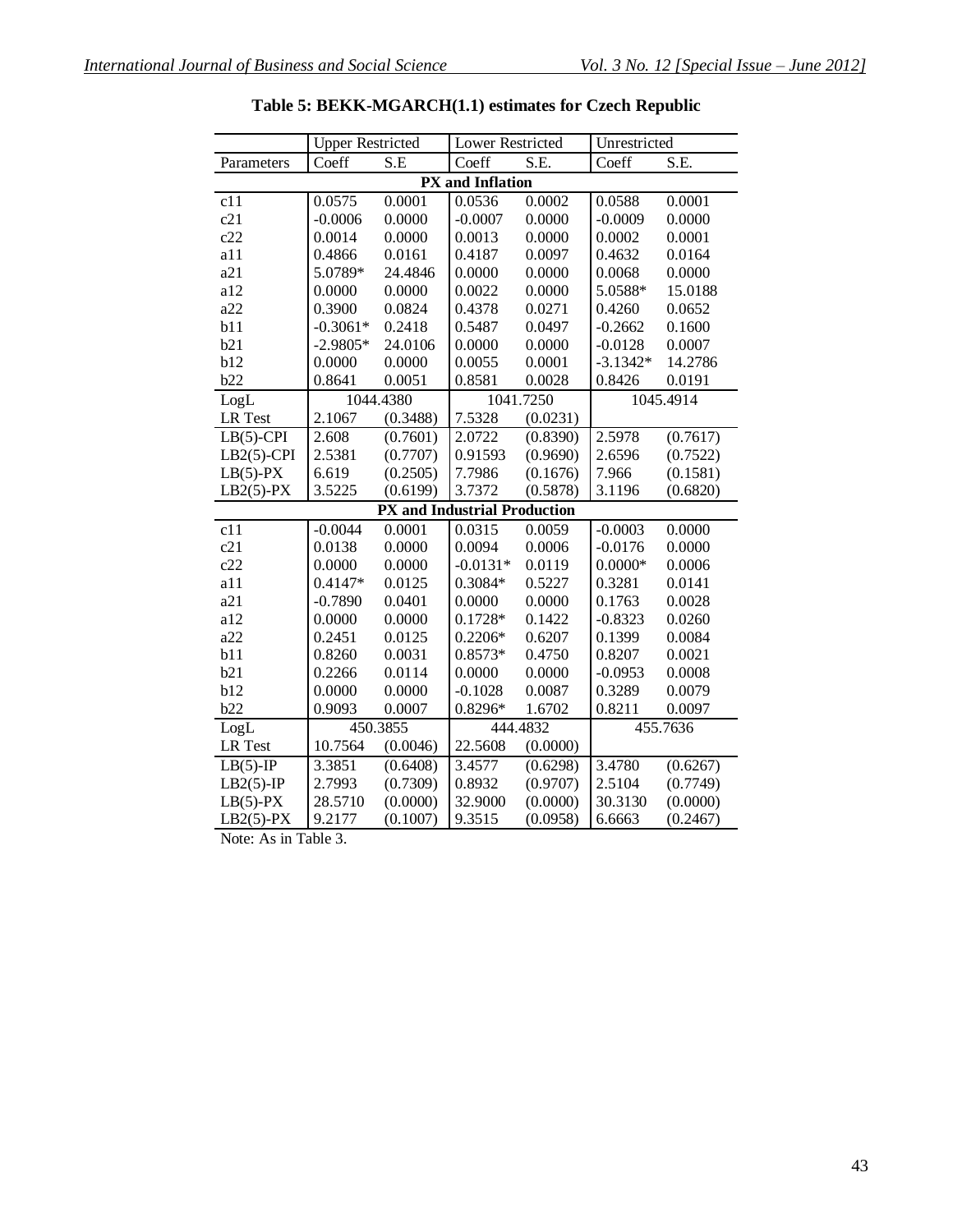|                    | <b>Upper Restricted</b> |          | <b>Lower Restricted</b>     |          |           | Unrestricted |  |  |
|--------------------|-------------------------|----------|-----------------------------|----------|-----------|--------------|--|--|
| Parameters         | Coeff                   | S.E      | Coeff                       | S.E.     | Coeff     | S.E.         |  |  |
| PX and Money Suppy |                         |          |                             |          |           |              |  |  |
| c11                | 0.0253                  | 0.0002   | 0.0161                      | 0.0000   | 0.0214    | 0.0001       |  |  |
| c21                | $-0.0090$               | 0.0000   | $-0.0034$                   | 0.0000   | $-0.0084$ | 0.0000       |  |  |
| c22                | 0.0000                  | 0.0000   | 0.0000                      | 0.0000   | $0.0000*$ | 0.0000       |  |  |
| a11                | 0.3135                  | 0.0138   | 0.2732                      | 0.0053   | 0.2929    | 0.0203       |  |  |
| a21                | $-0.2959$               | 0.1209   | 0.0000                      | 0.0000   | $-0.0026$ | 0.0005       |  |  |
| a12                | 0.0000                  | 0.0000   | $-0.0338$                   | 0.0001   | $-0.2879$ | 0.1051       |  |  |
| a22                | 0.1955                  | 0.0104   | $-0.0751$                   | 0.0118   | 0.1981    | 0.0100       |  |  |
| b11                | 0.8650                  | 0.0114   | 0.9366                      | 0.0004   | 0.8973    | 0.0077       |  |  |
| b21                | 0.6165                  | 0.0815   | 0.0000                      | 0.0000   | $-0.0054$ | 0.0002       |  |  |
| b12                | 0.0000                  | 0.0000   | 0.0206                      | 0.0000   | 0.5519    | 0.0593       |  |  |
| b22                | 0.8833                  | 0.0024   | 0.9751                      | 0.0003   | 0.8949    | 0.0031       |  |  |
| LogL               |                         | 723.7554 |                             | 726.1669 |           | 724.0383     |  |  |
| <b>LR</b> Test     | 0.5659                  | (0.7536) | 4.2571                      | (0.1190) |           |              |  |  |
| $LB(5)-M1$         | 1.7250                  | (0.8857) | 1.7094                      | (0.8877) | 1.7269    | (0.8855)     |  |  |
| $LB2(5)-M1$        | 1.8512                  | (0.8693) | 0.6263                      | (0.9868) | 2.0720    | (0.8391)     |  |  |
| $LB(5)-PX$         | 5.0222                  | (0.4132) | 6.3954                      | (0.2696) | 5.0665    | (0.4078)     |  |  |
| $LB2(5)-PX$        | 0.7481                  | (0.9802) | 1.1884                      | (0.9460) | 0.7585    | (0.9796)     |  |  |
|                    |                         |          | <b>PX</b> and Interest Rate |          |           |              |  |  |
| c11                | 0.0053                  | 0.0000   | 0.0096                      | 0.0000   | 0.0019    | 0.0000       |  |  |
| c21                | $-0.0208$               | 0.0000   | $-0.0097$                   | 0.0000   | $-0.0139$ | 0.0000       |  |  |
| c22                | $0.0000*$               | 0.0006   | 0.0107                      | 0.0001   | 0.0000    | 0.0002       |  |  |
| a11                | 0.3615                  | 0.0152   | 0.3581                      | 0.0204   | 0.1600    | 0.0148       |  |  |
| a21                | $-0.2233$               | 0.0070   | 0.0000                      | 0.0000   | $-0.3874$ | 0.0084       |  |  |
| a12                | 0.0000                  | 0.0000   | $-0.3532$                   | 0.0130   | 0.0747    | 0.0182       |  |  |
| a22                | $-0.6433$               | 0.2075   | 0.2408                      | 0.1019   | 0.2714    | 0.0547       |  |  |
| b11                | 0.8999                  | 0.0022   | 0.8962                      | 0.0036   | 0.9341    | 0.0006       |  |  |
| b21                | $-0.1484$               | 0.0173   | 0.0000                      | 0.0000   | 0.1414    | 0.0057       |  |  |
| b12                | 0.0000                  | 0.0000   | 0.1829                      | 0.0101   | $-0.3654$ | 0.0256       |  |  |
| b22                | 0.0218                  | 0.0052   | 0.5101                      | 0.0472   | 0.5088    | 0.0242       |  |  |
| LogL               | 2771.8162               |          | 2792.7041                   |          |           | 2801.6426    |  |  |
| LR Test            | 59.6527                 | (0.0000) | 17.8770                     | (0.0001) |           |              |  |  |
| $LB(5)-INT$        | 7.4383                  | (0.1900) | 6.0323                      | (0.3031) | 7.2362    | (0.2037)     |  |  |
| $LB2(5)$ -INT      | 6.0557                  | (0.3008) | 4.7142                      | (0.4518) | 3.7327    | (0.5885)     |  |  |
| $LB(5)-PX$         | 11.6640                 | (0.0397) | 8.3152                      | (0.1397) | 8.7609    | (0.1190)     |  |  |
| $LB2(5)-PX$        | 1.5847                  | (0.9031) | 1.3739                      | (0.9272) | 1.5109    | (0.9118)     |  |  |
|                    | Note: As in Table 3.    |          |                             |          |           |              |  |  |

**Table 6: BEKK-MGARCH(1.1) estimates for Czech Republic (cont.)**

44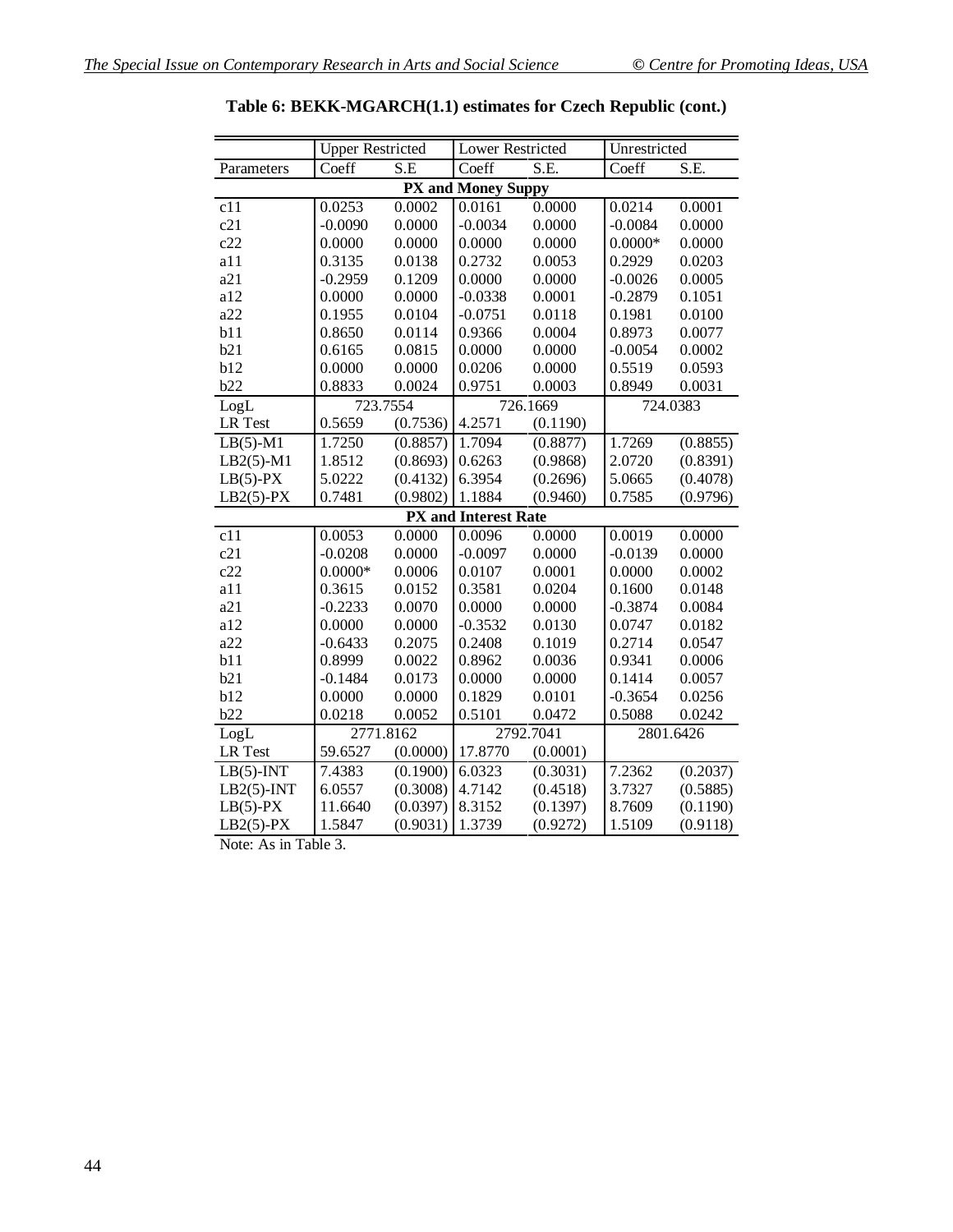| Coeff<br>S.E<br>Coeff<br>S.E.<br>Coeff<br>S.E.<br>Parameters<br><b>IBOV</b> and Inflation<br>0.0000<br>c11<br>0.0235<br>0.0001<br>0.0238<br>0.0249<br>0.0000<br>c21<br>0.0001<br>0.0000<br>0.0014<br>0.0000<br>$-0.0008$<br>0.0000<br>c22<br>0.0046<br>0.0000<br>0.0048<br>0.0000<br>0.0049<br>0.0000<br>a11<br>0.0064<br>0.3554<br>0.3935<br>0.0076<br>0.3998<br>0.0072<br>a21<br>0.2941<br>0.0000<br>0.0000<br>0.0246<br>$-1.2095$<br>0.0002<br>a12<br>0.0000<br>0.0000<br>0.0264<br>0.0004<br>$-1.1849$<br>0.2110<br>a22<br>0.6074<br>0.6365<br>0.0673<br>0.5541<br>0.0427<br>0.0463<br>b11<br>0.9003<br>0.0007<br>0.9179<br>0.0006<br>0.8970<br>0.0007<br>b21<br>0.5961<br>0.2381<br>0.0000<br>0.0000<br>$-0.0009$<br>0.0003<br>b12<br>0.0000<br>0.0000<br>$-0.0064$<br>0.0004<br>0.2768*<br>0.3559<br>b22<br>0.7161<br>0.0350<br>0.6265<br>0.0467<br>0.6678<br>0.0274<br>LogL<br>870.2703<br>870.3009<br>873.7644<br>6.9881<br><b>LR</b> Test<br>(0.0304)<br>6.9270<br>(0.0313)<br>18.3010<br>(0.0026)<br>$LB(5)-CPI$<br>19.0420<br>(0.0019)<br>18.1300<br>(0.0028)<br>$LB2(5)-CPI$<br>0.5795<br>(0.9889)<br>0.8152<br>(0.9761)<br>0.6291<br>(0.9866)<br>$LB(5)$ -IBOV<br>10.1090<br>(0.0722)<br>7.7031<br>(0.1734)<br>8.3623<br>(0.1374)<br>$LB2(5)-IBOV$<br>1.5554<br>(0.9066)<br>1.8705<br>1.7588<br>(0.8814)<br>(0.8668)<br><b>IBOVand Industrial Production</b><br>0.0217<br>0.0218<br>c11<br>0.0000<br>0.0242<br>0.0001<br>0.0000<br>c21<br>0.0010<br>0.0000<br>0.0017<br>0.0000<br>$-0.0033$<br>0.0001<br>c22<br>0.0045<br>0.0000<br>$-0.0061$<br>0.0000<br>$-0.0059$<br>0.0000<br>a11<br>0.3547<br>0.0110<br>0.4025<br>0.0081<br>0.3968<br>0.0297<br>a21<br>$-1.0626*$<br>0.9866<br>0.0000<br>0.0000<br>0.0790<br>0.0002<br>a12<br>0.0771<br>0.0003<br>0.5116<br>0.0000<br>0.0000<br>$-1.1284$<br>a22<br>0.7011<br>0.0295<br>0.6654<br>0.0100<br>0.6177<br>0.0102 |
|--------------------------------------------------------------------------------------------------------------------------------------------------------------------------------------------------------------------------------------------------------------------------------------------------------------------------------------------------------------------------------------------------------------------------------------------------------------------------------------------------------------------------------------------------------------------------------------------------------------------------------------------------------------------------------------------------------------------------------------------------------------------------------------------------------------------------------------------------------------------------------------------------------------------------------------------------------------------------------------------------------------------------------------------------------------------------------------------------------------------------------------------------------------------------------------------------------------------------------------------------------------------------------------------------------------------------------------------------------------------------------------------------------------------------------------------------------------------------------------------------------------------------------------------------------------------------------------------------------------------------------------------------------------------------------------------------------------------------------------------------------------------------------------------------------------------------------------------------------------------------------|
|                                                                                                                                                                                                                                                                                                                                                                                                                                                                                                                                                                                                                                                                                                                                                                                                                                                                                                                                                                                                                                                                                                                                                                                                                                                                                                                                                                                                                                                                                                                                                                                                                                                                                                                                                                                                                                                                                |
|                                                                                                                                                                                                                                                                                                                                                                                                                                                                                                                                                                                                                                                                                                                                                                                                                                                                                                                                                                                                                                                                                                                                                                                                                                                                                                                                                                                                                                                                                                                                                                                                                                                                                                                                                                                                                                                                                |
|                                                                                                                                                                                                                                                                                                                                                                                                                                                                                                                                                                                                                                                                                                                                                                                                                                                                                                                                                                                                                                                                                                                                                                                                                                                                                                                                                                                                                                                                                                                                                                                                                                                                                                                                                                                                                                                                                |
|                                                                                                                                                                                                                                                                                                                                                                                                                                                                                                                                                                                                                                                                                                                                                                                                                                                                                                                                                                                                                                                                                                                                                                                                                                                                                                                                                                                                                                                                                                                                                                                                                                                                                                                                                                                                                                                                                |
|                                                                                                                                                                                                                                                                                                                                                                                                                                                                                                                                                                                                                                                                                                                                                                                                                                                                                                                                                                                                                                                                                                                                                                                                                                                                                                                                                                                                                                                                                                                                                                                                                                                                                                                                                                                                                                                                                |
|                                                                                                                                                                                                                                                                                                                                                                                                                                                                                                                                                                                                                                                                                                                                                                                                                                                                                                                                                                                                                                                                                                                                                                                                                                                                                                                                                                                                                                                                                                                                                                                                                                                                                                                                                                                                                                                                                |
|                                                                                                                                                                                                                                                                                                                                                                                                                                                                                                                                                                                                                                                                                                                                                                                                                                                                                                                                                                                                                                                                                                                                                                                                                                                                                                                                                                                                                                                                                                                                                                                                                                                                                                                                                                                                                                                                                |
|                                                                                                                                                                                                                                                                                                                                                                                                                                                                                                                                                                                                                                                                                                                                                                                                                                                                                                                                                                                                                                                                                                                                                                                                                                                                                                                                                                                                                                                                                                                                                                                                                                                                                                                                                                                                                                                                                |
|                                                                                                                                                                                                                                                                                                                                                                                                                                                                                                                                                                                                                                                                                                                                                                                                                                                                                                                                                                                                                                                                                                                                                                                                                                                                                                                                                                                                                                                                                                                                                                                                                                                                                                                                                                                                                                                                                |
|                                                                                                                                                                                                                                                                                                                                                                                                                                                                                                                                                                                                                                                                                                                                                                                                                                                                                                                                                                                                                                                                                                                                                                                                                                                                                                                                                                                                                                                                                                                                                                                                                                                                                                                                                                                                                                                                                |
|                                                                                                                                                                                                                                                                                                                                                                                                                                                                                                                                                                                                                                                                                                                                                                                                                                                                                                                                                                                                                                                                                                                                                                                                                                                                                                                                                                                                                                                                                                                                                                                                                                                                                                                                                                                                                                                                                |
|                                                                                                                                                                                                                                                                                                                                                                                                                                                                                                                                                                                                                                                                                                                                                                                                                                                                                                                                                                                                                                                                                                                                                                                                                                                                                                                                                                                                                                                                                                                                                                                                                                                                                                                                                                                                                                                                                |
|                                                                                                                                                                                                                                                                                                                                                                                                                                                                                                                                                                                                                                                                                                                                                                                                                                                                                                                                                                                                                                                                                                                                                                                                                                                                                                                                                                                                                                                                                                                                                                                                                                                                                                                                                                                                                                                                                |
|                                                                                                                                                                                                                                                                                                                                                                                                                                                                                                                                                                                                                                                                                                                                                                                                                                                                                                                                                                                                                                                                                                                                                                                                                                                                                                                                                                                                                                                                                                                                                                                                                                                                                                                                                                                                                                                                                |
|                                                                                                                                                                                                                                                                                                                                                                                                                                                                                                                                                                                                                                                                                                                                                                                                                                                                                                                                                                                                                                                                                                                                                                                                                                                                                                                                                                                                                                                                                                                                                                                                                                                                                                                                                                                                                                                                                |
|                                                                                                                                                                                                                                                                                                                                                                                                                                                                                                                                                                                                                                                                                                                                                                                                                                                                                                                                                                                                                                                                                                                                                                                                                                                                                                                                                                                                                                                                                                                                                                                                                                                                                                                                                                                                                                                                                |
|                                                                                                                                                                                                                                                                                                                                                                                                                                                                                                                                                                                                                                                                                                                                                                                                                                                                                                                                                                                                                                                                                                                                                                                                                                                                                                                                                                                                                                                                                                                                                                                                                                                                                                                                                                                                                                                                                |
|                                                                                                                                                                                                                                                                                                                                                                                                                                                                                                                                                                                                                                                                                                                                                                                                                                                                                                                                                                                                                                                                                                                                                                                                                                                                                                                                                                                                                                                                                                                                                                                                                                                                                                                                                                                                                                                                                |
|                                                                                                                                                                                                                                                                                                                                                                                                                                                                                                                                                                                                                                                                                                                                                                                                                                                                                                                                                                                                                                                                                                                                                                                                                                                                                                                                                                                                                                                                                                                                                                                                                                                                                                                                                                                                                                                                                |
|                                                                                                                                                                                                                                                                                                                                                                                                                                                                                                                                                                                                                                                                                                                                                                                                                                                                                                                                                                                                                                                                                                                                                                                                                                                                                                                                                                                                                                                                                                                                                                                                                                                                                                                                                                                                                                                                                |
|                                                                                                                                                                                                                                                                                                                                                                                                                                                                                                                                                                                                                                                                                                                                                                                                                                                                                                                                                                                                                                                                                                                                                                                                                                                                                                                                                                                                                                                                                                                                                                                                                                                                                                                                                                                                                                                                                |
|                                                                                                                                                                                                                                                                                                                                                                                                                                                                                                                                                                                                                                                                                                                                                                                                                                                                                                                                                                                                                                                                                                                                                                                                                                                                                                                                                                                                                                                                                                                                                                                                                                                                                                                                                                                                                                                                                |
|                                                                                                                                                                                                                                                                                                                                                                                                                                                                                                                                                                                                                                                                                                                                                                                                                                                                                                                                                                                                                                                                                                                                                                                                                                                                                                                                                                                                                                                                                                                                                                                                                                                                                                                                                                                                                                                                                |
|                                                                                                                                                                                                                                                                                                                                                                                                                                                                                                                                                                                                                                                                                                                                                                                                                                                                                                                                                                                                                                                                                                                                                                                                                                                                                                                                                                                                                                                                                                                                                                                                                                                                                                                                                                                                                                                                                |
|                                                                                                                                                                                                                                                                                                                                                                                                                                                                                                                                                                                                                                                                                                                                                                                                                                                                                                                                                                                                                                                                                                                                                                                                                                                                                                                                                                                                                                                                                                                                                                                                                                                                                                                                                                                                                                                                                |
|                                                                                                                                                                                                                                                                                                                                                                                                                                                                                                                                                                                                                                                                                                                                                                                                                                                                                                                                                                                                                                                                                                                                                                                                                                                                                                                                                                                                                                                                                                                                                                                                                                                                                                                                                                                                                                                                                |
|                                                                                                                                                                                                                                                                                                                                                                                                                                                                                                                                                                                                                                                                                                                                                                                                                                                                                                                                                                                                                                                                                                                                                                                                                                                                                                                                                                                                                                                                                                                                                                                                                                                                                                                                                                                                                                                                                |
| b11<br>0.9160<br>0.0008<br>0.9058<br>0.0008<br>0.9047<br>0.0010                                                                                                                                                                                                                                                                                                                                                                                                                                                                                                                                                                                                                                                                                                                                                                                                                                                                                                                                                                                                                                                                                                                                                                                                                                                                                                                                                                                                                                                                                                                                                                                                                                                                                                                                                                                                                |
| b21<br>$0.4635*$<br>0.4401<br>0.0000<br>0.0000<br>$-0.0035$<br>0.0004                                                                                                                                                                                                                                                                                                                                                                                                                                                                                                                                                                                                                                                                                                                                                                                                                                                                                                                                                                                                                                                                                                                                                                                                                                                                                                                                                                                                                                                                                                                                                                                                                                                                                                                                                                                                          |
| b12<br>0.0002<br>0.0000<br>0.0000<br>$-0.0164$<br>$0.1066*$<br>0.6488                                                                                                                                                                                                                                                                                                                                                                                                                                                                                                                                                                                                                                                                                                                                                                                                                                                                                                                                                                                                                                                                                                                                                                                                                                                                                                                                                                                                                                                                                                                                                                                                                                                                                                                                                                                                          |
| b22<br>0.0204<br>0.7140<br>0.0092<br>0.3796<br>0.3629<br>0.0059                                                                                                                                                                                                                                                                                                                                                                                                                                                                                                                                                                                                                                                                                                                                                                                                                                                                                                                                                                                                                                                                                                                                                                                                                                                                                                                                                                                                                                                                                                                                                                                                                                                                                                                                                                                                                |
| 822.5474<br>LogL<br>823.0684<br>826.0505                                                                                                                                                                                                                                                                                                                                                                                                                                                                                                                                                                                                                                                                                                                                                                                                                                                                                                                                                                                                                                                                                                                                                                                                                                                                                                                                                                                                                                                                                                                                                                                                                                                                                                                                                                                                                                       |
| 7.0061<br>5.9641<br>LR Test<br>(0.0301)<br>(0.0507)                                                                                                                                                                                                                                                                                                                                                                                                                                                                                                                                                                                                                                                                                                                                                                                                                                                                                                                                                                                                                                                                                                                                                                                                                                                                                                                                                                                                                                                                                                                                                                                                                                                                                                                                                                                                                            |
| 18.5780<br>19.5780<br>$LB(5)-IP$<br>(0.0015)<br>18.4930<br>(0.0024)<br>(0.0023)                                                                                                                                                                                                                                                                                                                                                                                                                                                                                                                                                                                                                                                                                                                                                                                                                                                                                                                                                                                                                                                                                                                                                                                                                                                                                                                                                                                                                                                                                                                                                                                                                                                                                                                                                                                                |
| 0.7701<br>(0.9789)<br>0.7117<br>(0.9823)<br>1.2721<br>(0.9378)<br>$LB2(5)-IP$                                                                                                                                                                                                                                                                                                                                                                                                                                                                                                                                                                                                                                                                                                                                                                                                                                                                                                                                                                                                                                                                                                                                                                                                                                                                                                                                                                                                                                                                                                                                                                                                                                                                                                                                                                                                  |
| 7.9854<br>(0.1570)<br>11.3820<br>(0.0443)<br>9.4371<br>(0.0928)<br>$LB(5)$ -IBOV                                                                                                                                                                                                                                                                                                                                                                                                                                                                                                                                                                                                                                                                                                                                                                                                                                                                                                                                                                                                                                                                                                                                                                                                                                                                                                                                                                                                                                                                                                                                                                                                                                                                                                                                                                                               |
| 13.5700<br>21.3940<br>$LB2(5)-IBOV$<br>7.4280<br>(0.1907)<br>(0.0186)<br>(0.0007)                                                                                                                                                                                                                                                                                                                                                                                                                                                                                                                                                                                                                                                                                                                                                                                                                                                                                                                                                                                                                                                                                                                                                                                                                                                                                                                                                                                                                                                                                                                                                                                                                                                                                                                                                                                              |

|  | Table 7: BEKK-MGARCH(1.1) estimates for Brazil |  |  |
|--|------------------------------------------------|--|--|
|--|------------------------------------------------|--|--|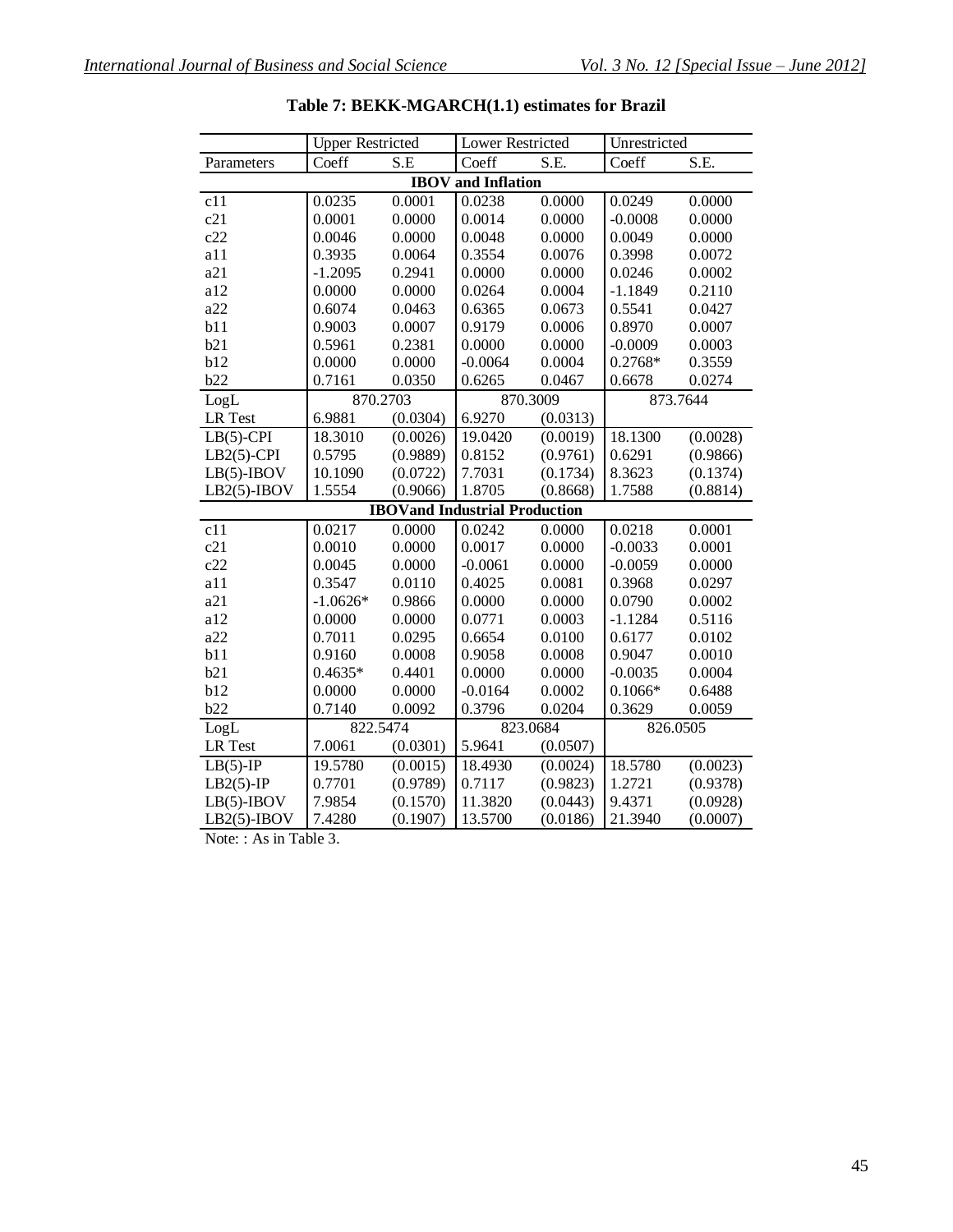|                             | <b>Upper Restricted</b> |                                | Lower Restricted              |                                 | Unrestricted |          |
|-----------------------------|-------------------------|--------------------------------|-------------------------------|---------------------------------|--------------|----------|
| Parameters                  | Coeff                   | $\overline{\text{S}}.\text{E}$ | Coeff                         | $\overline{\text{S}}.\text{E}.$ | Coeff        | S.E.     |
| <b>IBOV</b> and Money Suppy |                         |                                |                               |                                 |              |          |
| c11                         | $\overline{0.0119}$     | 0.0000                         | 0.0173                        | 0.0001                          | 0.0139       | 0.0000   |
| c21                         | 0.0085                  | 0.0000                         | 0.0094                        | 0.0000                          | 0.0087       | 0.0000   |
| c22                         | $-0.0069$               | 0.0000                         | $0.0000*$                     | 0.0000                          | $-0.0037$    | 0.0001   |
| a11                         | $-0.0715$               | 0.0034                         | 0.1770                        | 0.0122                          | $0.0024*$    | 0.0028   |
| a21                         | 0.2470                  | 0.0493                         | 0.0000                        | 0.0000                          | 0.0497       | 0.0003   |
| a12                         | 0.0000                  | 0.0000                         | 0.0638                        | 0.0005                          | 0.2031       | 0.0492   |
| a22                         | 0.7293                  | 0.0209                         | 0.7478                        | 0.0208                          | 0.7595       | 0.0219   |
| b11                         | 0.9821                  | 0.0001                         | 0.9657                        | 0.0013                          | 0.9825       | 0.0001   |
| b21                         | $-0.2803$               | 0.0112                         | 0.0000                        | 0.0000                          | $-0.0023$    | 0.0001   |
| b12                         | 0.0000                  | 0.0000                         | $-0.0225$                     | 0.0002                          | $-0.2524$    | 0.0100   |
| b22                         | 0.6900                  | 0.0035                         | 0.6879                        | 0.0042                          | 0.6848       | 0.0043   |
| LogL                        | 579.5591                |                                | 574.8205                      |                                 | 581.6586     |          |
| <b>LR</b> Test              | 4.1989                  | (0.1225)                       | 13.6761                       | (0.0011)                        |              |          |
| $LB(5)-M1$                  | 5.6155                  | (0.3454)                       | 6.3219                        | (0.2762)                        | 5.8851       | (0.3176) |
| $LB2(5)-M1$                 | 2.8466                  | (0.7236)                       | 2.9457                        | (0.7084)                        | 3.1645       | (0.6746) |
| $LB(5)$ -IBOV               | 3.9611                  | (0.5550)                       | 5.2268                        | (0.3888)                        | 4.6805       | (0.4561) |
| $LB2(5)-IBOV$               | 5.4341                  | (0.3652)                       | 3.6995                        | (0.5934)                        | 3.9822       | (0.5520) |
|                             |                         |                                | <b>IBOV</b> and Interest Rate |                                 |              |          |
| c11                         | 0.0119                  | 0.0001                         | 0.0767                        | 0.0013                          | 0.0163       | 0.0000   |
| c21                         | $-0.0055$               | 0.0000                         | $-0.0005$                     | 0.0001                          | $-0.0147$    | 0.0001   |
| c22                         | 0.0000                  | 0.0000                         | $0.0000*$                     | 0.0004                          | $0.0000*$    | 0.0000   |
| a11                         | $-0.2765$               | 0.0082                         | $-0.0346$                     | 0.0086                          | $-0.1060$    | 0.0090   |
| a21                         | 0.1133                  | 0.0138                         | 0.0000                        | 0.0000                          | 0.7317       | 0.0358   |
| a12                         | 0.0000                  | 0.0000                         | 0.7131                        | 0.0367                          | 0.1051       | 0.0022   |
| a22                         | 0.2463                  | 0.0231                         | 0.0935                        | 0.0090                          | 0.0649       | 0.0269   |
| b11                         | 0.9393                  | 0.0004                         | 0.6204                        | 0.1538                          | 0.9698       | 0.0004   |
| b21                         | $-0.0309$               | 0.0006                         | 0.0000                        | 0.0000                          | 0.0495       | 0.0017   |
| b12                         | 0.0000                  | 0.0000                         | $-0.0754$                     | 0.0093                          | 0.0086       | 0.0011   |
| b22                         | 0.9693                  | 0.0003                         | 0.7605                        | 0.0032                          | 0.7544       | 0.0030   |
| LogL                        | 355.5677                |                                | 370.7388                      |                                 | 379.0605     |          |
| <b>LR</b> Test              | 46.9856                 | (0.0000)                       | 16.6434                       | (0.0002)                        |              |          |
| $LB(5)-INT$                 | 4.6585                  | (0.4590)                       | 6.8504                        | (0.2320)                        | 3.8892       | (0.5655) |
| $LB2(5)$ -INT               | 1.0537                  | (0.9581)                       | 10.3920                       | (0.0649)                        | 2.5738       | (0.7654) |
| $LB(5)$ -IBOV               | 5.6308                  | (0.3438)                       | 6.6862                        | (0.2450)                        | 6.6107       | (0.2512) |
| $LB2(5)-IBOV$               | 0.5696                  | (0.9894)                       | 1.0114                        | (0.9617)                        | 2.3166       | (0.8038) |

| Table 8: BEKK-MGARCH(1.1) estimates for Brazil (cont.) |  |  |  |
|--------------------------------------------------------|--|--|--|
|--------------------------------------------------------|--|--|--|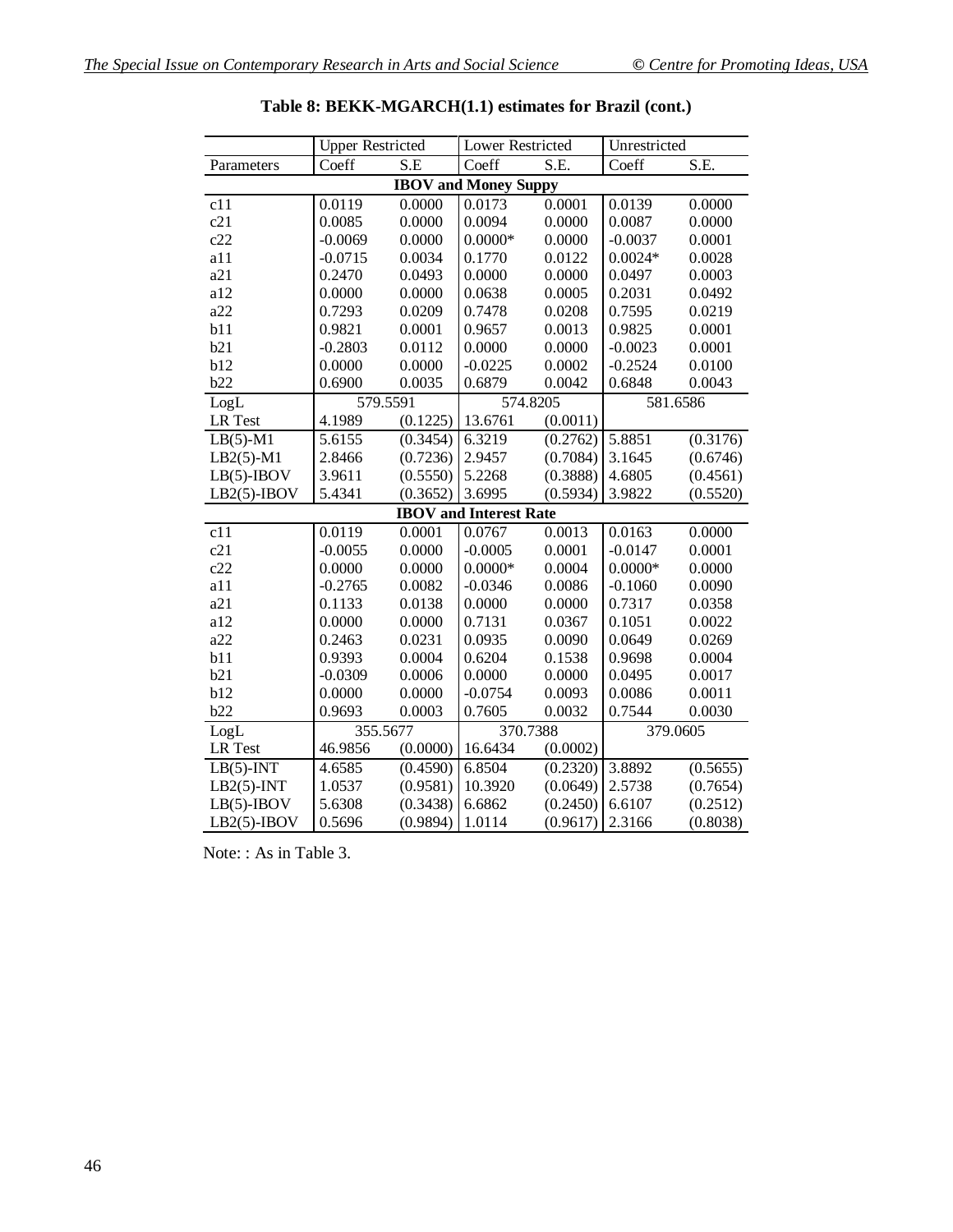|                  | <b>Upper Restricted</b> |                                         | Lower Restricted |           | Unrestricted |          |
|------------------|-------------------------|-----------------------------------------|------------------|-----------|--------------|----------|
| Parameters       | Coeff                   | S.E                                     | Coeff            | S.E.      | Coeff        | S.E.     |
|                  |                         | <b>SENSEX and Inflation</b>             |                  |           |              |          |
| $\overline{c11}$ | 0.0150                  | 0.0000                                  | 0.0176           | 0.0001    | 0.0159       | 0.0007   |
| c21              | 0.0001                  | 0.0000                                  | $-0.0008$        | 0.0000    | $-0.0004$    | 0.0000   |
| c22              | 0.0025                  | 0.0000                                  | 0.0023           | 0.0000    | 0.0028       | 0.0002   |
| a11              | 0.2811                  | 0.0029                                  | 0.3060           | 0.0051    | 0.2924       | 0.0223   |
| a21              | $-0.1877*$              | 3.2312                                  | 0.0000           | 0.0000    | $-0.0146$    | 0.0016   |
| a12              | 0.0000                  | 0.0000                                  | $-0.0134$        | 0.0001    | $-0.2257*$   | 1.6204   |
| a22              | 0.2664                  | 0.0448                                  | 0.2676           | 0.0094    | 0.2808       | 0.1283   |
| b11              | 0.9424                  | 0.0005                                  | 0.9298           | 0.0013    | 0.9354       | 0.0057   |
| b21              | $-0.1285*$              | 3.1448                                  | 0.0000           | 0.0000    | 0.0057       | 0.0002   |
| b12              | 0.0000                  | 0.0000                                  | 0.0054           | 0.0000    | $-0.2925*$   | 12.8869  |
| b22              | 0.8673                  | 0.1072                                  | 0.8563           | 0.0274    | 0.8139*      | 2.0448   |
| LogL             | 1758.7683               |                                         |                  | 1760.6897 | 1760.9533    |          |
| <b>LR</b> Test   | 4.3700                  | (0.1125)                                | 0.5271           | (0.7683)  |              |          |
| $LB(5)$ -CPI     | 0.72349                 | (0.9816)                                | 0.9202           | (0.9687)  | 0.7614       | (0.9794) |
| $LB2(5)$ -CPI    | 4.849                   | (0.4345)                                | 5.2361           | (0.3877)  | 5.0674       | (0.4077) |
| LB(5)-SENSEX     | 1.791                   | (0.8772)                                | 1.3566           | (0.9290)  | 1.2838       | (0.9365) |
| LB2(5)-SENSEX    | 3.2421                  | (0.6627)                                | 6.6977           | (0.2441)  | 5.5535       | (0.3520) |
|                  |                         | <b>SENSEX and Industrial Production</b> |                  |           |              |          |
| $\overline{c11}$ | 0.0139                  | 0.0000                                  | 0.0146           | 0.0000    | 0.0119       | 0.0024   |
| c21              | 0.0207                  | 0.0002                                  | $-0.0153$        | 0.0014    | 0.0089       | 0.0175   |
| c22              | $-0.0068$               | 0.0016                                  | $-0.0138$        | 0.0020    | 0.0194       | 0.0035   |
| a11              | 0.2631                  | 0.0067                                  | 0.2837           | 0.0033    | 0.2329       | 0.0810   |
| a21              | 0.0985                  | 0.0256                                  | 0.0000           | 0.0000    | 0.0742       | 0.0023   |
| a12              | 0.0000                  | 0.0000                                  | 0.0724           | 0.0020    | 0.0581       | 0.0187   |
| a22              | 0.5873                  | 0.0074                                  | 0.5468           | 0.0070    | 0.5511       | 0.0085   |
| b11              | 0.9440                  | 0.0002                                  | 0.9439           | 0.0002    | 0.9294       | 0.0024   |
| b21              | $0.0863*$               | 0.1159                                  | 0.0000           | 0.0000    | $0.0316*$    | 0.0375   |
| b12              | 0.0000                  | 0.0000                                  | 0.0796           | 0.0106    | 0.3915*      | 1.7574   |
| b22              | $-0.2169$               | 0.0270                                  | $-0.1896$        | 0.0186    | $-0.1515*$   | 0.1131   |
| LogL             |                         | 1225.4369                               |                  | 1229.3138 | 1229.4013    |          |
| <b>LR</b> Test   | 7.9288                  | (0.0190)                                | 0.1749           | (0.9163)  |              |          |
| $LB(5)-IP$       | 0.7004                  | (0.9830)                                | 0.6520           | (0.9855)  | 0.7692       | (0.9790) |
| $LB2(5)-IP$      | 4.3092                  | (0.5058)                                | 3.9799           | (0.5523)  | 3.6457       | (0.6015) |
| LB(5)-SENSEX     | 18.2470                 | (0.0027)                                | 19.1050          | (0.0018)  | 18.9570      | (0.0020) |
| LB2(5)-SENSEX    | 2.0298                  | (0.8450)                                | 3.5979           | (0.6086)  | 3.6457       | (0.6015) |

**Table 9: BEKK-MGARCH(1.1) estimates for India**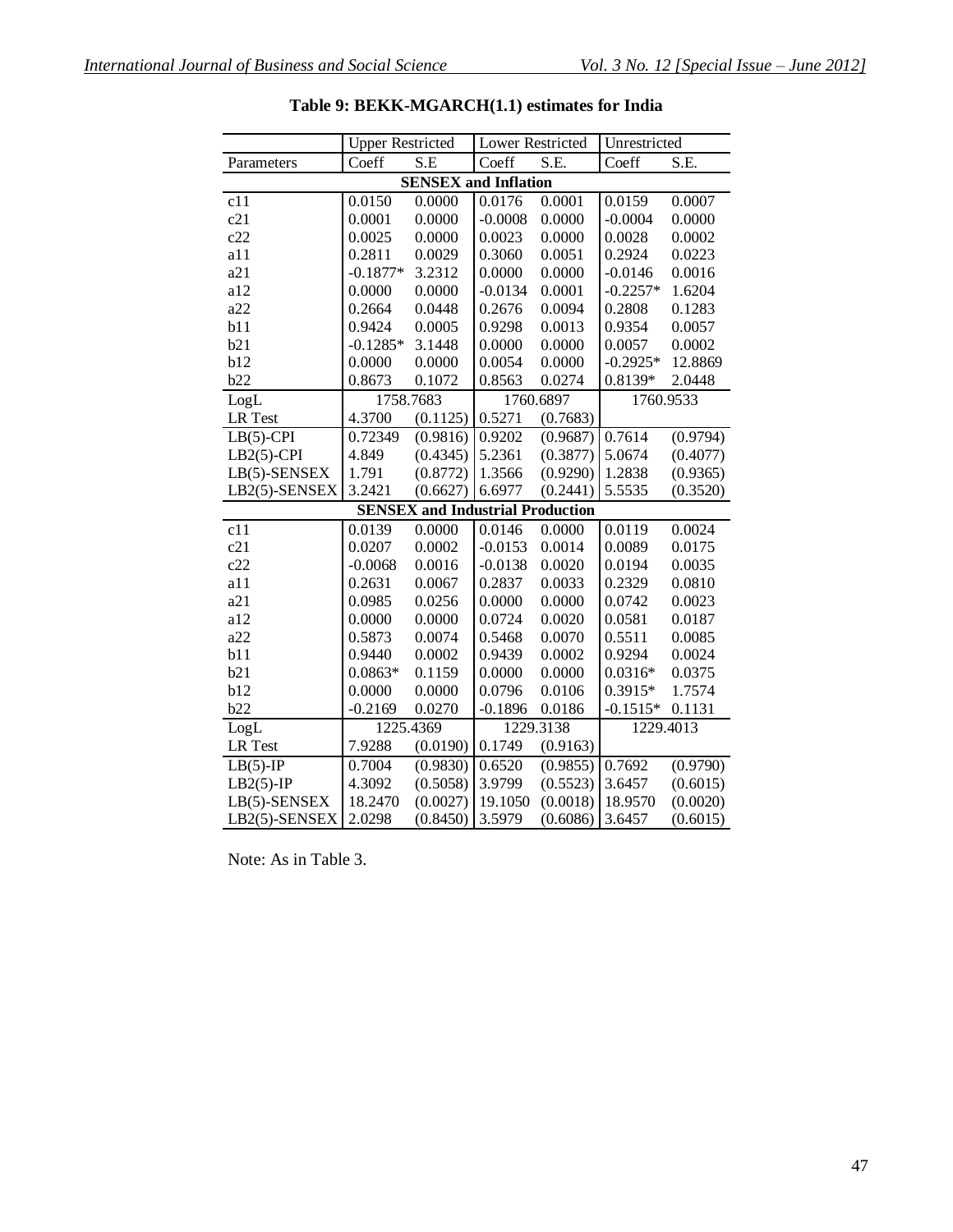|                  | <b>Upper Restricted</b> |                                | Lower Restricted |           | Unrestricted |          |
|------------------|-------------------------|--------------------------------|------------------|-----------|--------------|----------|
| Parameters       | Coeff                   | S.E                            | Coeff            | S.E.      | Coeff        | S.E.     |
|                  |                         | <b>SENSEX and Money Suppy</b>  |                  |           |              |          |
| c11              | 0.0122                  | 0.0140                         | 0.0132           | 0.0000    | 0.0144       | 0.0000   |
| c21              | 0.0015                  | 0.0067                         | $-0.0010$        | 0.0000    | $-0.0020$    | 0.0000   |
| c22              | 0.0077                  | 0.0007                         | 0.0009           | 0.0000    | 0.0004       | 0.0000   |
| a11              | 0.2849                  | 0.0028                         | 0.2943           | 0.0051    | 0.3080       | 0.0053   |
| a21              | $-0.7665*$              | 62.6993                        | 0.0000           | 0.0000    | $-0.0176$    | 0.0003   |
| a12              | 0.0000                  | 0.0000                         | $-0.0179$        | 0.0002    | $-0.1712*$   | 0.3054   |
| a22              | $-0.2375*$              | 0.2840                         | $-0.0754$        | 0.0033    | $-0.0758$    | 0.0112   |
| b11              | 0.9409                  | 0.0005                         | 0.9431           | 0.0005    | 0.9357       | 0.0006   |
| b21              | $-0.4327*$              | 217.1592                       | 0.0000           | 0.0000    | 0.0077       | 0.0000   |
| b12              | 0.0000                  | 0.0000                         | 0.0074           | 0.0000    | 0.1111       | 0.0256   |
| b22              | $0.6925*$               | 14.2005                        | 0.9812           | 0.0002    | 0.9715       | 0.0005   |
| LogL             |                         | 1526.6755                      |                  | 1524.6543 | 1527.3413    |          |
| LR Test          | 5.3741                  | (0.0681)                       | 1.3317           | (0.5138)  |              |          |
| $LB(5)-M1$       | 0.8832                  | (0.9714)                       | 0.7670           | (0.9791)  | 0.7963       | (0.9773) |
| $LB2(5)-M1$      | 4.3856                  | (0.4953)                       | 4.6239           | (0.4635)  | 4.7487       | (0.4473) |
| LB(5)-SENSEX     | 9.4559                  | (0.0922)                       | 10.6260          | (0.0593)  | 10.5430      | (0.0612) |
| LB2(5)-SENSEX    | 2.5049                  | (0.7758)                       | 1.9896           | (0.8506)  | 2.3808       | (0.7943) |
|                  |                         | <b>SENSEXand Interest Rate</b> |                  |           |              |          |
| $\overline{c11}$ | 0.0054                  | 0.0000                         | 0.0050           | 0.0000    | 0.0054       | 0.0000   |
| c21              | $-0.0116$               | 0.0000                         | $-0.0031$        | 0.0000    | $-0.0092$    | 0.0000   |
| c22              | 0.0097                  | 0.0000                         | 0.0140           | 0.0000    | $-0.0093$    | 0.0000   |
| a11              | 0.2293                  | 0.0018                         | 0.2478           | 0.0017    | 0.1662       | 0.0046   |
| a21              | $-0.0822$               | 0.0019                         | 0.0000           | 0.0000    | 0.1419       | 0.0050   |
| a12              | 0.0000                  | 0.0000                         | 0.1354           | 0.0057    | $-0.0759$    | 0.0015   |
| a22              | 0.4400                  | 0.0083                         | 0.4349           | 0.0059    | 0.4218       | 0.0063   |
| b11              | 0.9647                  | 0.0001                         | 0.9608           | 0.0001    | 0.9754       | 0.0002   |
| b21              | 0.0832                  | 0.0011                         | 0.0000           | 0.0000    | $-0.0259$    | 0.0006   |
| b12              | 0.0000                  | 0.0000                         | $-0.0270$        | 0.0011    | 0.0769       | 0.0007   |
| b22              | 0.7946                  | 0.0043                         | 0.7963           | 0.0041    | 0.8186       | 0.0039   |
| LogL             |                         | 2603.6710                      |                  | 2606.0433 | 2609.0698    |          |
| LR Test          | 10.7976                 | (0.0045)                       | 6.0531           | (0.0485)  |              |          |
| $LB(5)$ -INT     | 3.8230                  | (0.5752)                       | 3.1931           | (0.6702)  | 3.7642       | (0.5838) |
| $LB2(5)$ -INT    | 5.9009                  | (0.3160)                       | 7.2519           | (0.2026)  | 12.1530      | (0.0328) |
| LB(5)-SENSEX     | 3.6638                  | (0.5988)                       | 3.6649           | (0.5986)  | 3.5310       | (0.6187) |
| LB2(5)-SENSEX    | 3.0084                  | (0.6987)                       | 3.7524           | (0.5856)  | 3.6580       | (0.5996) |

| Table 10: BEKK-MGARCH(1.1) estimates for India (cont.) |  |
|--------------------------------------------------------|--|
|--------------------------------------------------------|--|